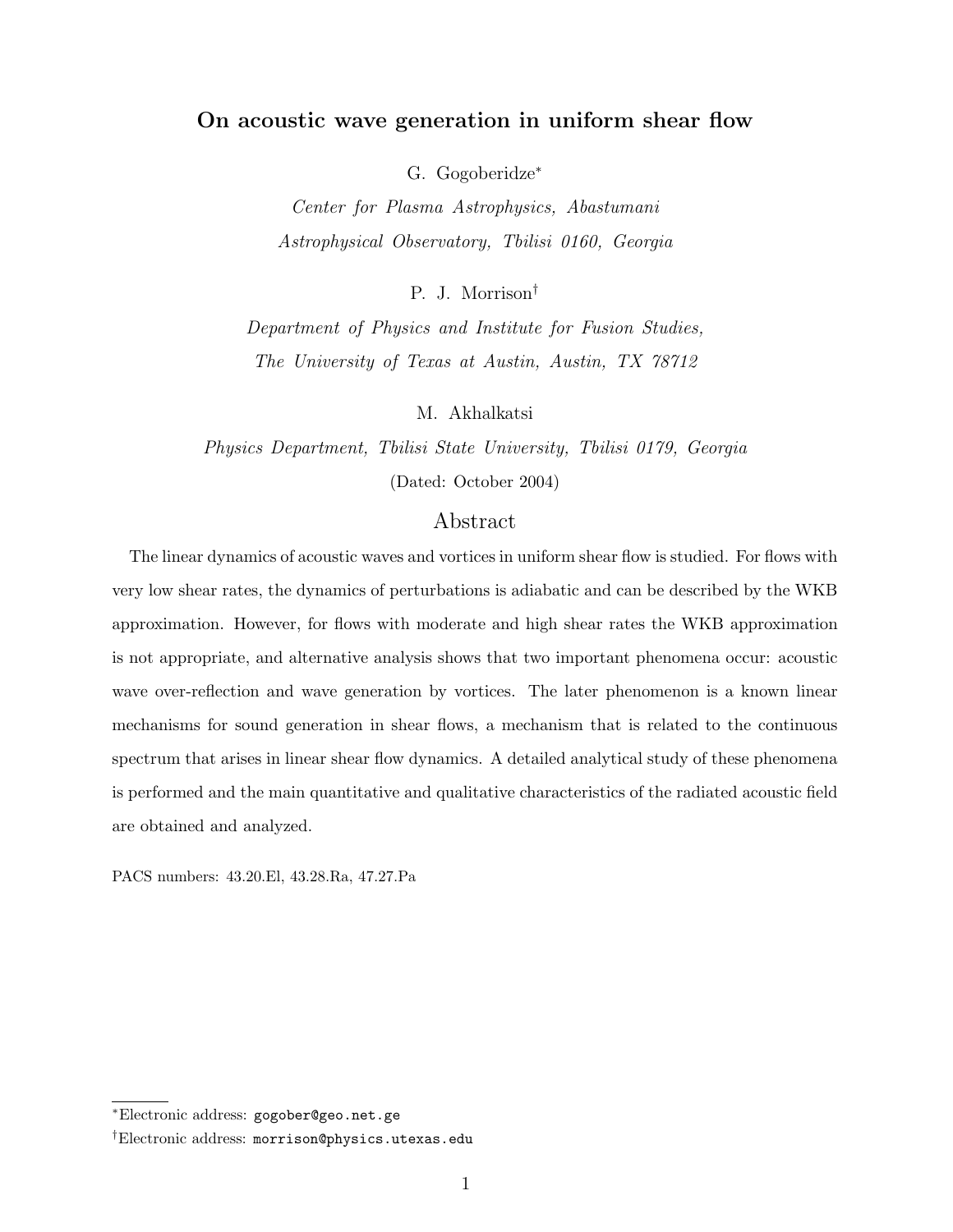### I. INTRODUCTION

Lighthill's acoustic analogy |1| is a well-known approach for understanding the generation of sound by turbulent shear flows. In this approach the flow is assumed to be known and the sound field is calculated as a small by-product of the flow. Lighthill's analogy has achieved considerable success in explaining the most prominent features of experimentally observed jet sound fields. However, more precise experiments (e.g. [2]) show other more subtle features that cannot be explained by Lighthill's analogy. To solve this problem various extensions of the analogy have been developed [3–8].

All of the above extensions of Lighthill's analogy involve, in one form or another, a nonlinear wave operator that must be linearized before meaningful calculations can be carried out. For low Mach number flows, researhers have typically followed Lilley (see e.g. [4, 7]) and assumed that all linear terms in the governing set of equations describe the sound propagation and all nonlinear terms represent sources of sound. Resent developments in this direction have led to the formulation of the generalized acoustic analogy [7], an approach in which the following procedure is adopted: (i) the flow variables are divided into their mean and fluctuating parts; (ii) the mean flow is subtracted out of the equation; (iii) all the linear terms are collected together on one side of equations with the nonlinear terms on the other side; and finally (iv) the nonlinear terms are treated as a known source of sound.

On the other hand, linear mechanisms of sound generation related to both large scale coherent structures in the flow  $|9|$  and perturbations related to shear flow dynamics  $|10-12|$ are also well-known [6, 7]. These linear mechanisms are especially effective in flows with relatively high Mach numbers. In Ref. [9] a comprehensive analysis of the sound generation by large scale structures has been performed in order to explain observed experimental results [13]. In Ref. [10] both analytical and experimental results indicate that linear terms can be effective sources of sound if the shear rate is sufficiently high. Also, this same linear mechanism, which is associated with the continuous spectrum in shear flow dynamics [15– 17], has been shown to be an effective means of generating different kinds of wave modes in some astrophysical problems (see e.g. [14] and references therein).

The aim of the present paper is the quantitative study of the linear mechanism of wave generation by vortices. In particular, we study the linear evolution of hydrodynamic perturbations with two simplifying assumptions: firstly, in order to simplify the calculations we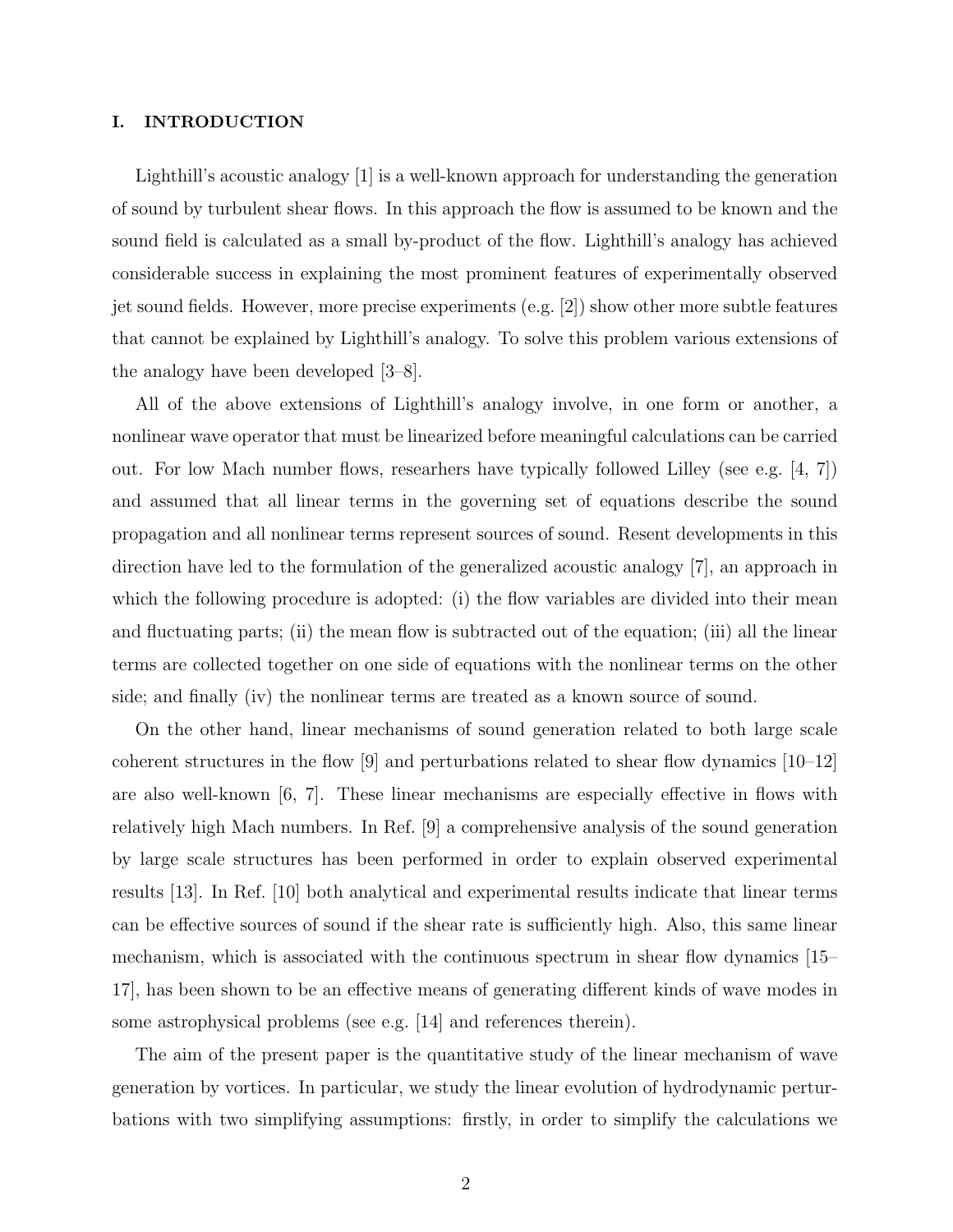consider ony two spatial dimensions. It is straightforward to extend the analysis to threedimensions. Secondly, we assume constant shear mean flow, an assumption that allows us to use the so-called shearing sheet solution [20].

We shown that for any shear in the flow, strong or weak, there exists a finite interval of time during which the evolution of perturbations is non-adiabatic. Outside this interval the evolution is adiabatic and therefore can be described by the WKB approximation. Thus we have a familiar asymptotic problem like that for obtaining connection formulae in turning point problems. Our analysis indicates that non-adiabatic behavior appears in the form of two phenomena: the over-reflection of acoustic waves and the generation of acoustic waves by vortex mode perturbations.

The equation that governs the evolution of acoustic waves in the linear shear flow profile is formally analogous to the one-dimensional Schrödinger equation with a parabolic potential barrier and also to the problem of propagation of electromagnetic waves in inhomogeneous media [21]. Thus, well-known results of existing asymptotic analysis can be adapted for our problem of acoustic wave evolution in uniform shear flow.

The second non-adiabatic process, the generation of acoustic waves by vortex mode perturbations, corresponds to the linear coupling of different modes in inhomogeneous media. This coupling is sometimes called mode conversion. There exist well-developed asymptotic methods for analysis of linear coupling of two wave modes in slowly varying media. These methods were first developed in the context of non-adiabatic transitions in two level quantum systems [22]. Later, the same asymptotic methods were successfully applied to various other problems including the interaction of plasma waves with inhomogeneous background magnetic field and/or density (see [23] and references therein), and the evolution of magnetohydrodynamic waves in shear flows [24]. However, these asymptotic methods fail for the study of linear coupling between vortical perturbations and acoustic waves. The main reason for this stems from the fact that the vortex mode has zero frequency and therefore variables that describe its evolution do not contain rapidly oscillating multipliers. Consequently, we have found it necessary to develop a different asymptotic technique for the analysis of the process. The technique allows us to obtain the quantitative and physical characteristics of the phenomenon. The technique is quite general and can be used for analysis of problems more complicated than that treated here.

The paper is organized as follows. The general formalism, including the derivation of the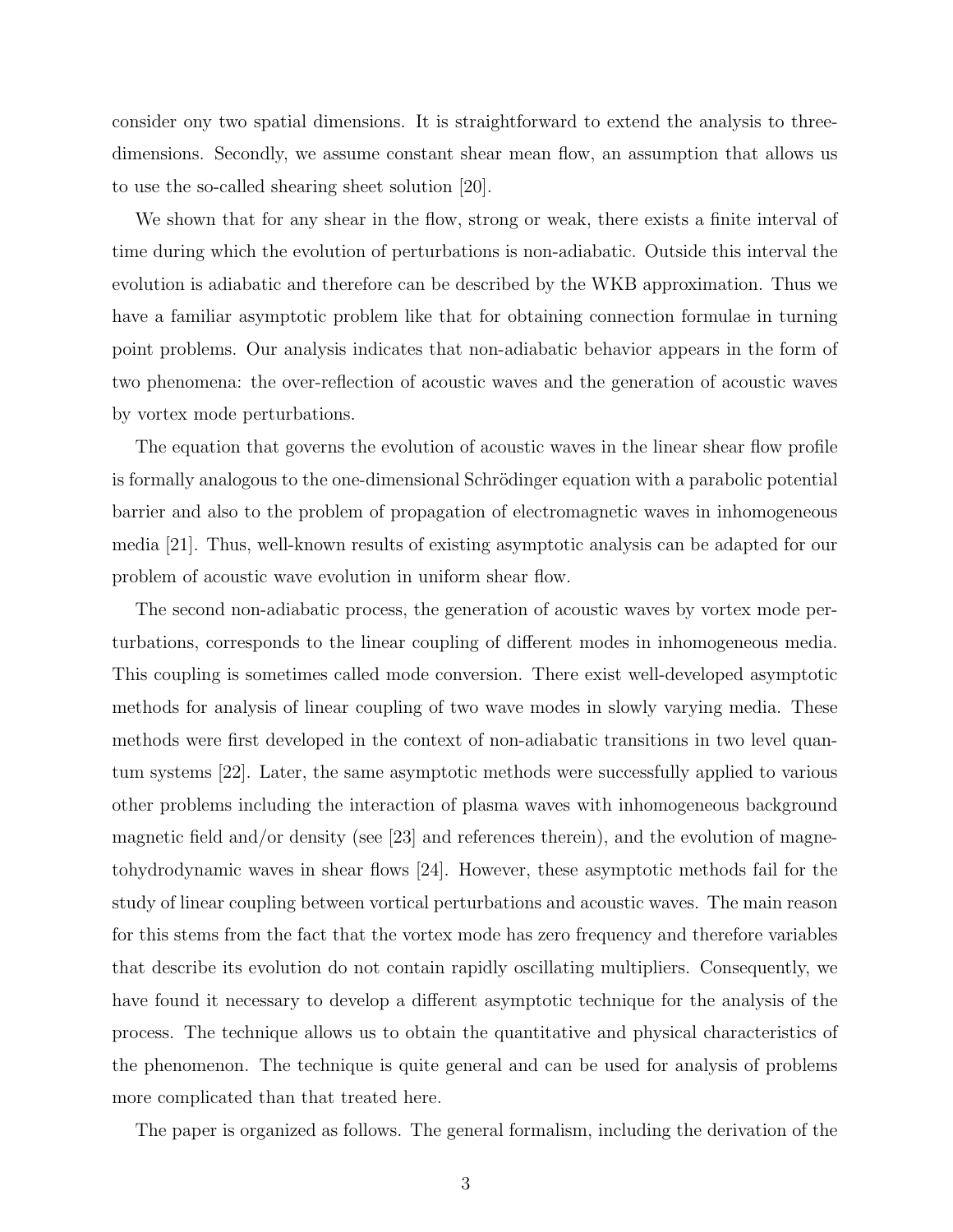governing equations and the analysis of the adiabatic evolution of linear perturbations, is presented in Sec. II. The non-adiabatic evolution of acoustic waves is studied in Sec. III, and a second non-adiabatic process, the generation of acoustic waves by vortices, is studied in Sec. IV. Finally, in Sec. V we conclude with a summary of our results.

## II. GENERAL FORMALISM

Consider the sound generation problem in parallel shear flow. We assume a background equilibrium velocity (or mean flow) of the form  $\mathbf{V}_0 = (V_0(y), 0, 0)$ , a uniform background pressure  $p_0$ , and uniform background density  $\rho_0$ , and then employ the standard technique Lighthill's acoustic analogy. Expanding all the variables  $\Psi \equiv (\mathbf{V}, \rho, p)$  as a sum of background and fluctuating parts,  $\Psi = \Psi_0 + \psi$ , using the thermodynamic relation  $p' = c_s^2 \rho'$ , and combining the continuity and Euler equations one obtains Lilley's equation [25]:

$$
\hat{L}\frac{p'}{\rho_0 c_s^2} = NLS,\tag{1}
$$

where  $c_s$  is the sound speed,

$$
\hat{L} \equiv \frac{D}{Dt} \left( \frac{D^2}{Dt^2} - c_s^2 \nabla^2 \right) + 2c_s^2 \frac{dV_0}{dy} \frac{\partial^2}{\partial x \partial y},\tag{2}
$$

is the "third order linear wave operator" [25],  $D/Dt \equiv \partial/\partial t + V_0 \partial/\partial x$  is the convective derivative, and the nonlinear source term is

$$
NLS \equiv \frac{D}{Dt} \frac{\partial^2 (v_i' v_j')}{\partial x_i \partial x_j} - \frac{dV_0}{dy} \frac{\partial^2 (v_2' v_j')}{\partial x \partial x_j},\tag{3}
$$

where the indices  $i$  and  $j$  denote components and repeated indices are to be summed. The expression (3) is interpreted as a quadrupole source distribution, where the first and second terms are referred to as self-noise and shear-noise, respectively.

It is clear that the linearization of Lilley's equation,  $\hat{L}p' = 0$ , is equivalent to the compressible Rayleigh equation. Therefore, in general this linear equation describes not only acoustic wave propagation effects, but also shear flow dyamics such as that associated with both large scale turbulent structures [9] and "fine-grained" [6] turbulent motions related to the continuous spectrum of Rayleigh's equation [15–17]. If  $V_0 \ll c_s$ , then the coupling between these solutions is negligibly small [6], i.e. linear mechanisms of the sound generation are inefficient and the acoustic output is fully determined by the nonlinear source term in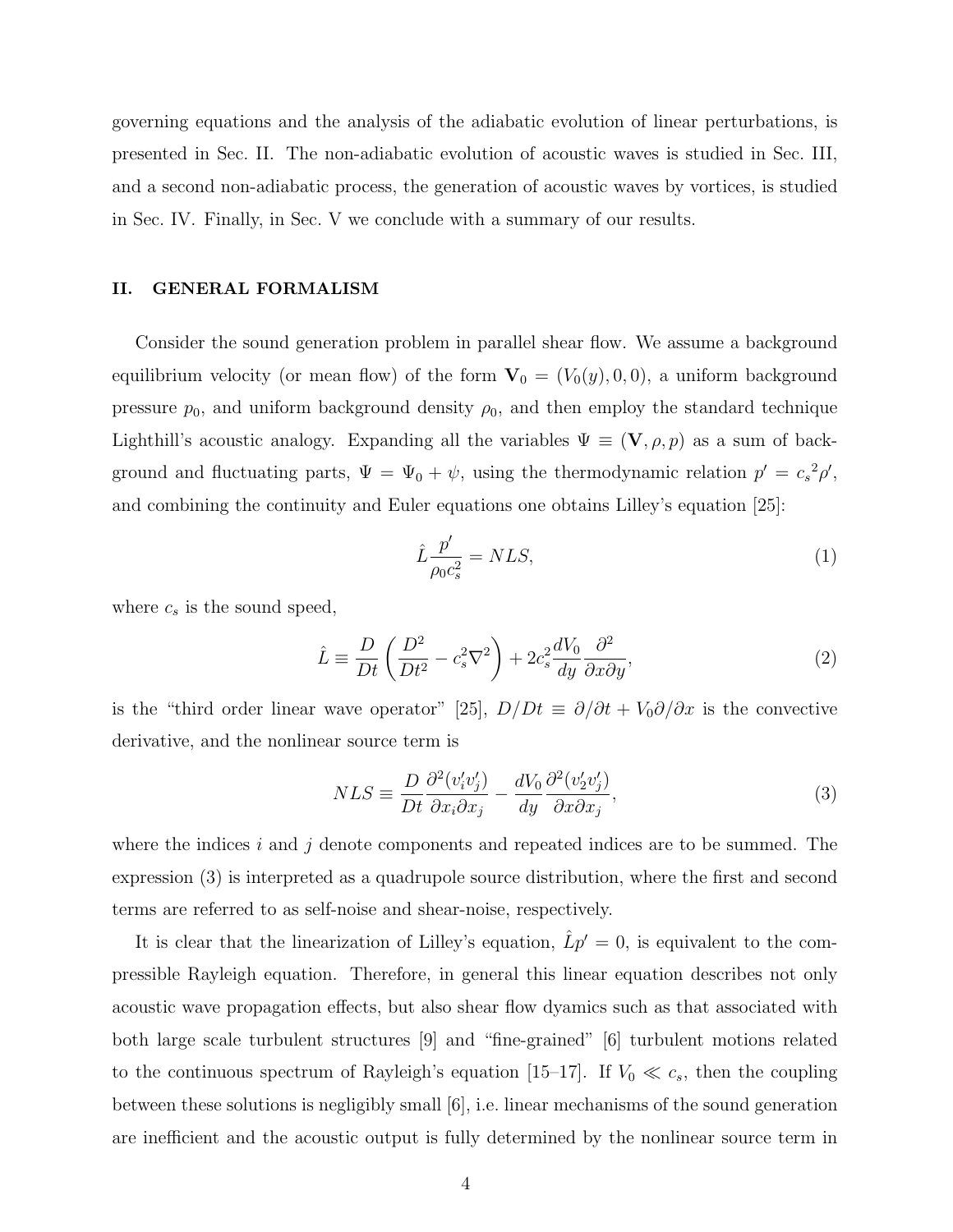Eq. (1). However, this is not the case when the mean flow Mach number is on the order of unity.

In order to study the linear generation of sound by vorticity, we make two simplifying assumptions: we restrict the problem to two-dimensions and we assume a constant shear background equilibrium flow,  $V_0 = Ay$ . The first assumption is made to simplify our calculations, but the generalization to three-dimensions is straightforward. The second assumption is more significant. When the sound generation mechanism of interest is related to small scale motions the constant shear assumption might seem reasonable, and there is some numerical evidence to this effect in the related problem of flow in a Keplerian accretion disk [26]. In any event, this assumption results in a great simplification of the problem. Most importantly, the shear flow dynamics decouples from the compressible degrees for freedom and so this part of the problem can be solved by the methods of Refs. [15–17]. The degree to which this assumption provides generic results will not be addressed here.

With the above assumptions the linearized compressible Euler equations are given by the following:

$$
(\partial_t + Ay \partial_x)\rho' + \rho_0(\partial_x v'_x + \partial_y v'_y) = 0,
$$
\n<sup>(4)</sup>

$$
(\partial_t + Ay \partial_x) v'_x + Av'_y = -\partial_x p'/\rho_0,\tag{5}
$$

$$
(\partial_t + Ay \partial_x) v'_y = -\partial_y p'/\rho_0,\tag{6}
$$

where we use the shorthand  $\partial_y = \partial/\partial y$ , etc. According to the compressible Euler equations, the potential vorticity  $Q \equiv \Omega/\rho$ , where  $\Omega$  is the scalar vorticity, is advected, and we expect a remnant of this in the linear theory. Indeed, Eqs.  $(4)$ ,  $(5)$ , and  $(6)$  imply

$$
(\partial_t + Ay \partial_x) q'(x, y, t) = 0 \tag{7}
$$

where

$$
q' \equiv \partial_x v'_y - \partial_y v'_x + A\rho'/\rho_0. \tag{8}
$$

Equation (7) is essentially Rayleigh's equation with a linear background shear flow. This equation was studied in  $[15-17]$ , where it is shown that it possesses a continuous eigenspectrum (e.g. Ref. [18]) with a complete set of nonsquare integrable eigenfunctions. Indeed, the general solution of (7) has the form  $q'(x, y, t) = q'_0(x - At, y)$ , and if the initial condition is chosen to have the form  $q'_0(x, y) = \breve{q} \exp(ik_x x + ik_y y)$ , then the solution is given by

$$
q'(x, y, t) = \breve{q}(\mathbf{k}) \exp[i k_x x + i \kappa_y(t) y], \qquad (9)
$$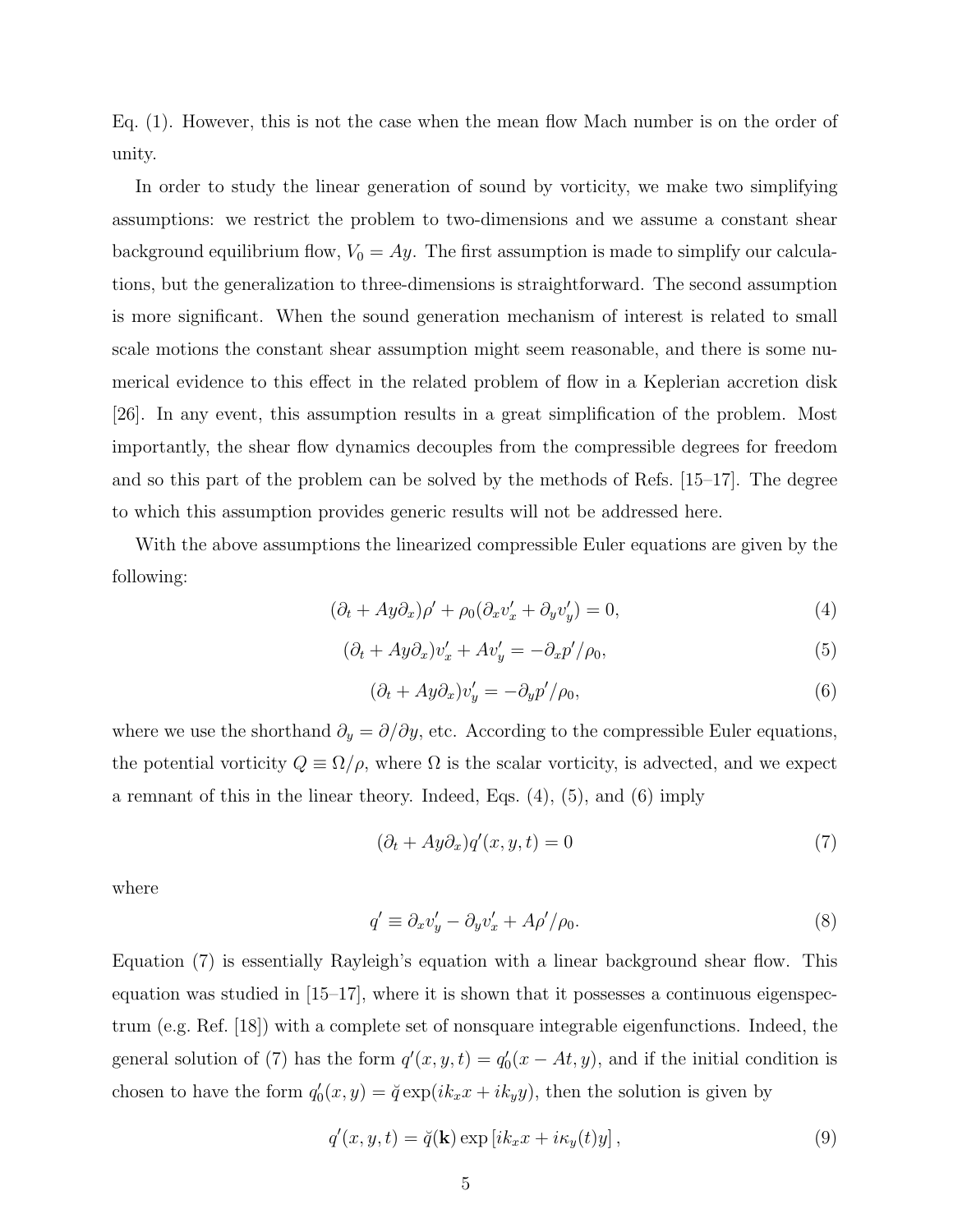where  $\kappa_y(t) = k_y - k_xAt$ . Following Van Kampen [19], the solution can be expressed as a sum over normal modes as follows:

$$
q'(x, y, t) = \exp(ik_x x) \int dc \,\delta(c - Ay) \exp[-ik_x ct] \,\breve{q}(\mathbf{k}) \exp[i k_y c/A], \tag{10}
$$

where the amplitude that gives our chosen initial condition is  $\breve{q}(\mathbf{k}) \exp[i k_y c/A]$  and the set of nonsquare integrable singular eigenfunctions is represented by the Dirac delta function  $\delta(c - Ay)$ , with c being the eigenvalue that serves as a continuum eigenfunction label.

That we can explicitly solve (7) for the vorticity-like degrees of freedom allows us to lower the order of the system. In particular, we can change variables and consider the system that governs the variables  $\rho'$ ,  $\nabla \cdot \mathbf{v}'$ , and  $q'$ . Upon inserting the solution of (7) into the equations for  $\rho'$  and  $\nabla \cdot \mathbf{v}'$ , we would see that the  $q'$  serves as a time dependent drive in these equations.

Instead of following this path, we note that the solution of (9) suggests that we expand all the perturbed quantities as:

$$
\psi'(\mathbf{x},t) = \check{\psi}(\mathbf{k},t) \exp[i k_x x + i \kappa_y(t) y], \qquad (11)
$$

where again  $\kappa_y(t) = k_y - k_xAt$ . This kind of solution was used in the shearing sheet approximation of Ref. [20], but here we will see that we obtain an exact reduction. The quantities  $k_x$  and  $k_y$  are the wave numbers of the spatial fourier harmonics (SFHs) at the initial moment of time. From Eq. (11) it follows that  $\kappa_y$ , an "effective" wavenumber, varies in time, and this can be interpreted as a "drift" of the SFH in  $k$ -space. This circumstance arises because perturbations cannot have a simple plane wave form because of the effect of the shearing background on wave crests [27].

Using  $p' = c_s^2 \rho'$  and introducing the notations:

$$
\rho \equiv i\breve{\rho}/\rho_0, \quad u \equiv \breve{v}_x/c_s, \quad v \equiv \breve{v}_y/c_s, \quad S \equiv A/(k_x c_s),
$$
  

$$
\tau \equiv c_s k_x t, \quad \beta(\tau) \equiv k_y/k_x - S\tau,
$$
 (12)

we obtain the following set of ordinary differential equations for SFHs of the perturbations:

$$
\dot{\rho} = u + \beta(\tau)v,\tag{13}
$$

$$
\dot{u} = -Sv - \rho,\tag{14}
$$

$$
\dot{v} = -\beta(\tau)\rho. \tag{15}
$$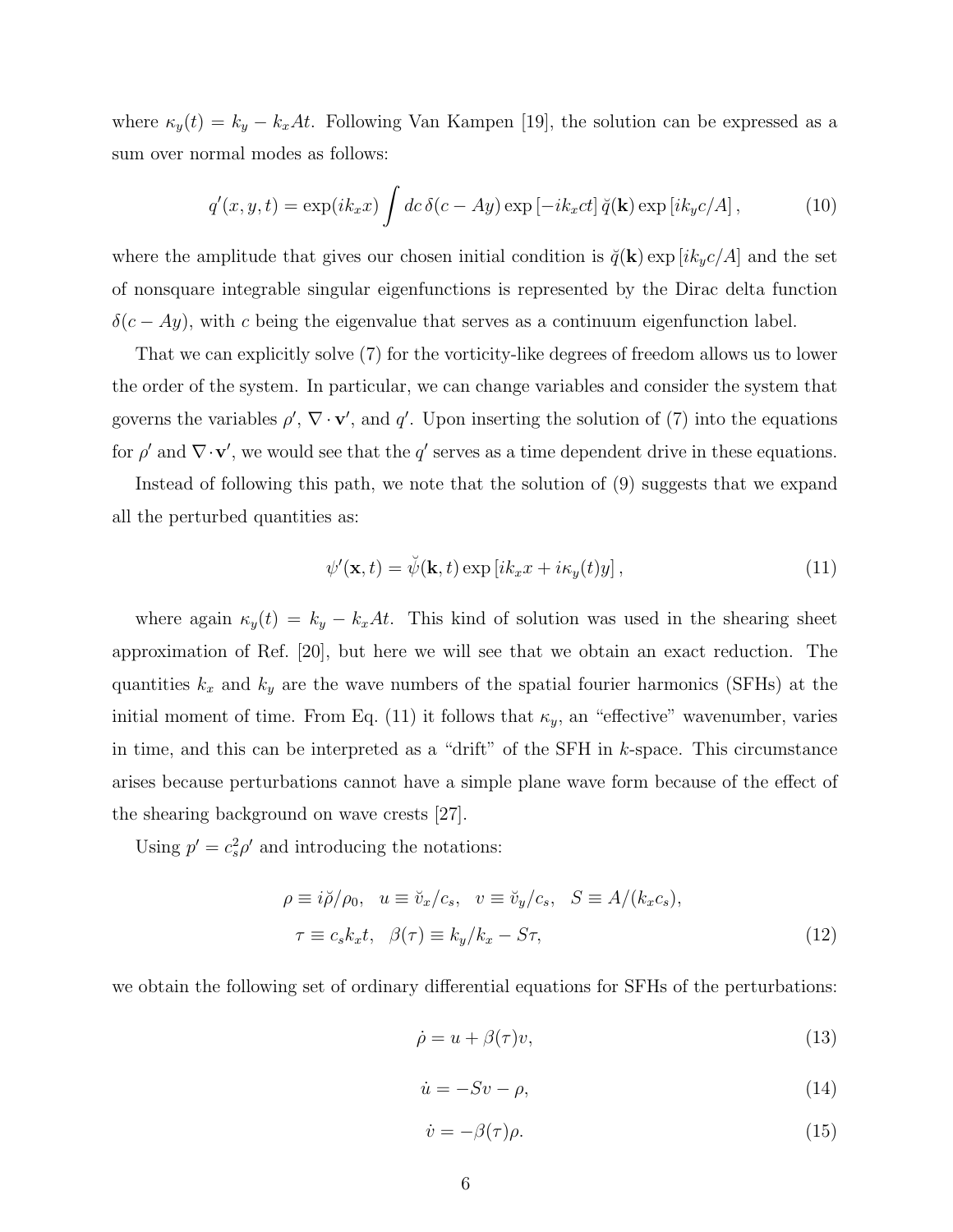Here and henceforth an overdot denotes a  $\tau$  derivative, and without loss of generality we assume  $k_x > 0$ .

From (7) it is clear that  $\dot{\tilde{q}} = 0$ . Using the scalings of Eqs. (12) and the definition (8) we obtain  $\breve{q} = ik_x c_s q/\rho_0$ , where

$$
q \equiv v - \beta u - S\rho. \tag{16}
$$

Using Eqs. (13)-(14) one can easily verify [20, 29] that q is indeed a constant of motion for this dynamics. Here we have identified this invariant as the linearized potential vorticity.

Below we use another quantity,

$$
E(\mathbf{k}, \tau) \equiv \frac{1}{2} (|u|^2 + |v|^2 + |\rho|^2), \tag{17}
$$

as a quadratic energy-like measure of the excitation of the various degrees of freedom. This quantity is not conserved by the linear dynamics, but we will refer to it as the energy density. The actual conserved energy for shear flows is discussed in Refs. [17, 28].

Using (16), Eqs. (13)-(15) can be reduced to a single second order differential equation

$$
\ddot{u} + \omega^2(\tau)u = -\beta(\tau)q,\tag{18}
$$

where  $\omega^2(\tau) = 1 + \beta^2(\tau)$ . The general solution of this equation, the main subject of our study, is the sum of the special solution and the general solution of the corresponding homogeneous equation,

$$
\ddot{u} + \omega^2(\tau)u = 0.\tag{19}
$$

Consequently if  $u_{1,2}$  are any linear independent solutions of Eq. (19), with Wronskian W, then the general solution of Eq. (18) can be written as

$$
u(\tau) = C_1 u_1(\tau) + C_2 u_2(\tau) + \frac{q}{W} \int_{\tau_0}^{\tau} \beta(\tau_1) [u_1(\tau) u_2(\tau_1) - u_1(\tau_1) u_2(\tau)] d\tau_1,
$$
 (20)

where  $\tau_0$  is arbitrary. We assume  $\tau_0 = -\infty$ , for a reason discussed below. The three constants  $C_{1,2}$  and q are defined by the initial conditions of the problem.

Further analysis of Eqs. (19) and (18) becomes straightforward if  $\omega^2(\tau)$  is a slowly varying function of  $\tau$ ,

$$
|\dot{\omega}(\tau)| \ll \omega^2(\tau),\tag{21}
$$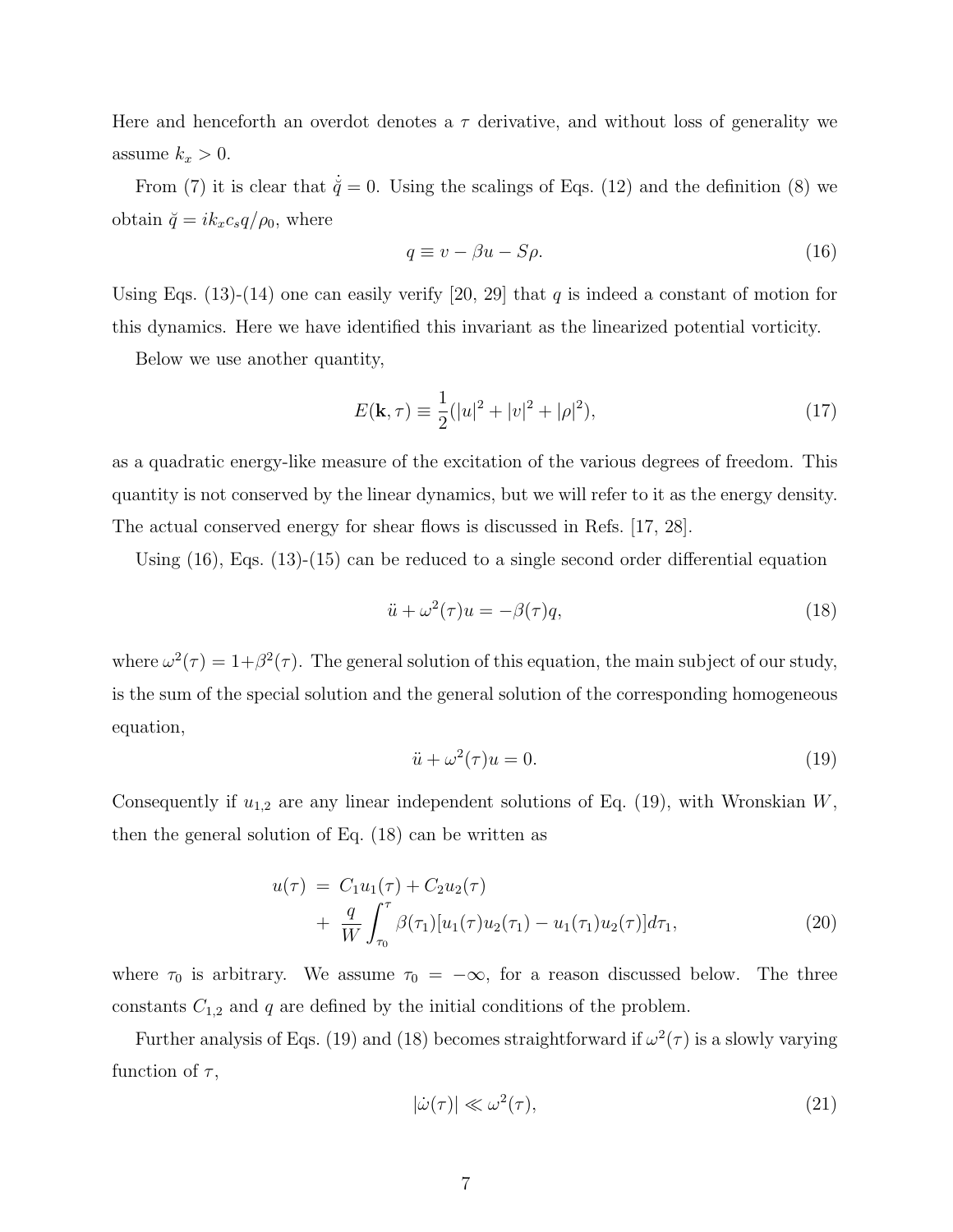which with the definition of  $\omega^2(\tau)$  takes the form

$$
S|\beta(\tau)| \ll [1 + \beta^2(\tau)]^{3/2}.
$$
\n
$$
(22)
$$

Note, that the condition (22) holds for arbitrary  $\beta$  if  $S \ll 1$ . If condition (22) is satisfied, then the solutions of Eq. (19) can be approximate by the WKB solutions

$$
\tilde{u}_{1,2} = \frac{1}{\sqrt{\omega(\tau)}} e^{\pm i \int \omega(\tau) d\tau},\tag{23}
$$

which can be identified as shear modified acoustic waves with positive and negative phase velocities along the x-axis.

Under condition (22), the approximate solution of the inhomogeneous equation (18) is well-known [29, 30],

$$
u_{inh} \equiv q\tilde{u}_3 = q \sum_{m=0}^{\infty} S^m y_m(\tau), \qquad (24)
$$

with

$$
y_0(\tau) = -\frac{\beta(\tau)}{\omega^2(\tau)}, \quad y_{2n-1}(\tau) = 0,
$$
 (25)

$$
y_{2n}(\tau) = -\frac{1}{\omega^2(\tau)} \frac{\partial^2 y_{2n-2}}{\partial \beta^2},\tag{26}
$$

and describes the adiabatic evolution of vortical perturbations [29]. As was mentioned above,  $\tau_0$  is arbitrary in Eq. (20). Our choice  $\tau_0 = -\infty$  assures that the special solution of Eq. (19) in the limit  $S \to 0$  corresponds to what can be termed purely vortical (non-oscillating) perturbations. This conclusion as well as some other mathematical details of the problem are discussed in Appendix A.

So, with the condition (22), the general solution of Eq. (18) can be approximated as

$$
u \approx C_1 \tilde{u}_1 + C_2 \tilde{u}_2 + q \tilde{u}_3,\tag{27}
$$

which can be interpreted as a linear superposition of the independent evolution of the different modes in the flow. The constants  $C_{1,2}$  and q can be treated as the intensities of the corresponding types of perturbations. If u is found, then  $\dot{u}$  is known, and v and  $\rho$  can be readily determined from Eqs. (14) and (16). Combining these equations with Eq. (17) and taking into account condition (22) shows that the energy density of acoustic waves satisfies a standard relation for adiabatic evolution:

$$
E_{a1,2} \approx \omega(\tau) |C_{1,2}|^2. \tag{28}
$$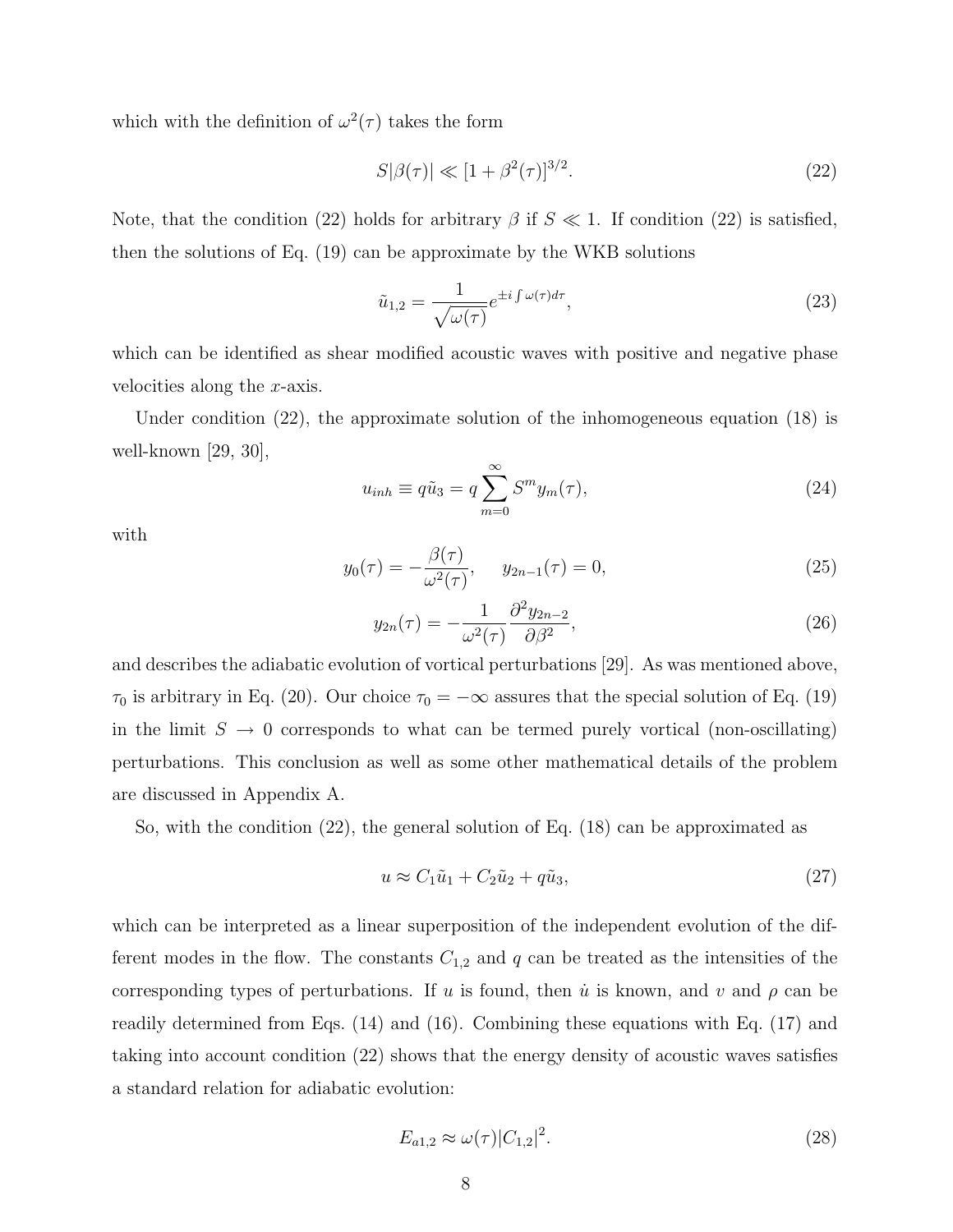Whereas for vortical perturbations,

$$
E_w \approx \frac{|q|^2}{\omega^2(\tau) + S^2}.\tag{29}
$$

From Eqs. (28) and (29) it follows that when  $\tau \to \infty$ , the energy density of acoustic waves increases linearly with  $\tau$  [29], while that of vortical perturbations behaves as  $1/\tau^2$  [15].

If  $S \ll 1$ , condition (22) holds for arbitrary  $\beta(\tau)$ . This means that the  $C_{1,2}$  remain nearly constant (comments on the accuracy of the conservation of WKB amplitudes will be given below) during the evolution. A comprehensive study of the adiabatic (WKB) evolution of acoustic waves as well as vortical perturbations in uniform shear flow was presented in [29]. As noted in the Intoduction, the main purpose of the present paper is to focus on the nonadiabatic evolution of the perturbations, i.e. we study the dynamics of perturbations with moderate and high normalized shear parameter S.

When  $S \sim 1$  condition (22) fails in the neighborhood of  $\beta(\tau) = 0$ . However, it remains valid for  $|\beta(\tau)| \gg \sqrt{S}$ . Thus, the problem is of a standard form for asymptotic analysis[30, 31]: assuming at  $\tau = 0$ ,  $\beta(0) \equiv k_y/k_x \gg \sqrt{S}$  and the intensities of the acoustic and vortical perturbations are  $C_{1,2}$  and  $q$ , respectively, the problem is to determine the intensities after passing through the region of non-adiabatic evolution where  $\beta(\tau) \ll -\sqrt{S}$ , i.e. where  $\tau > 2k_y/k_x\sqrt{S}$ . We denote the intensities after traversing the non-adiabatic region by  $D_{1,2}$ and  $J$ . Because  $q$  is an exact invariant

$$
J \equiv q.\tag{30}
$$

However, the quantities  $C_{1,2}$ , which are adiabatic invariants, are not exact invariants and thus change upon traversing the non-adiabatic region.

In the next section the non-adiabatic evolution of the acoustic waves  $(q \equiv 0)$  will be discussed, and in Sec. 4 the phenomenon of acoustic wave generation by vortices will be treated and analytical expression for the intensity of the generated acoustic waves will be obtained.

#### III. OVER-REFLECTION OF ACOUSTIC WAVES

In this section we consider non-adiabatic evolution of acoustic waves in uniform shear flow  $(q \equiv 0)$ . The dynamics of perturbations is governed by Eq. (19):

$$
\ddot{u} + \omega^2(\tau)u = 0.\tag{31}
$$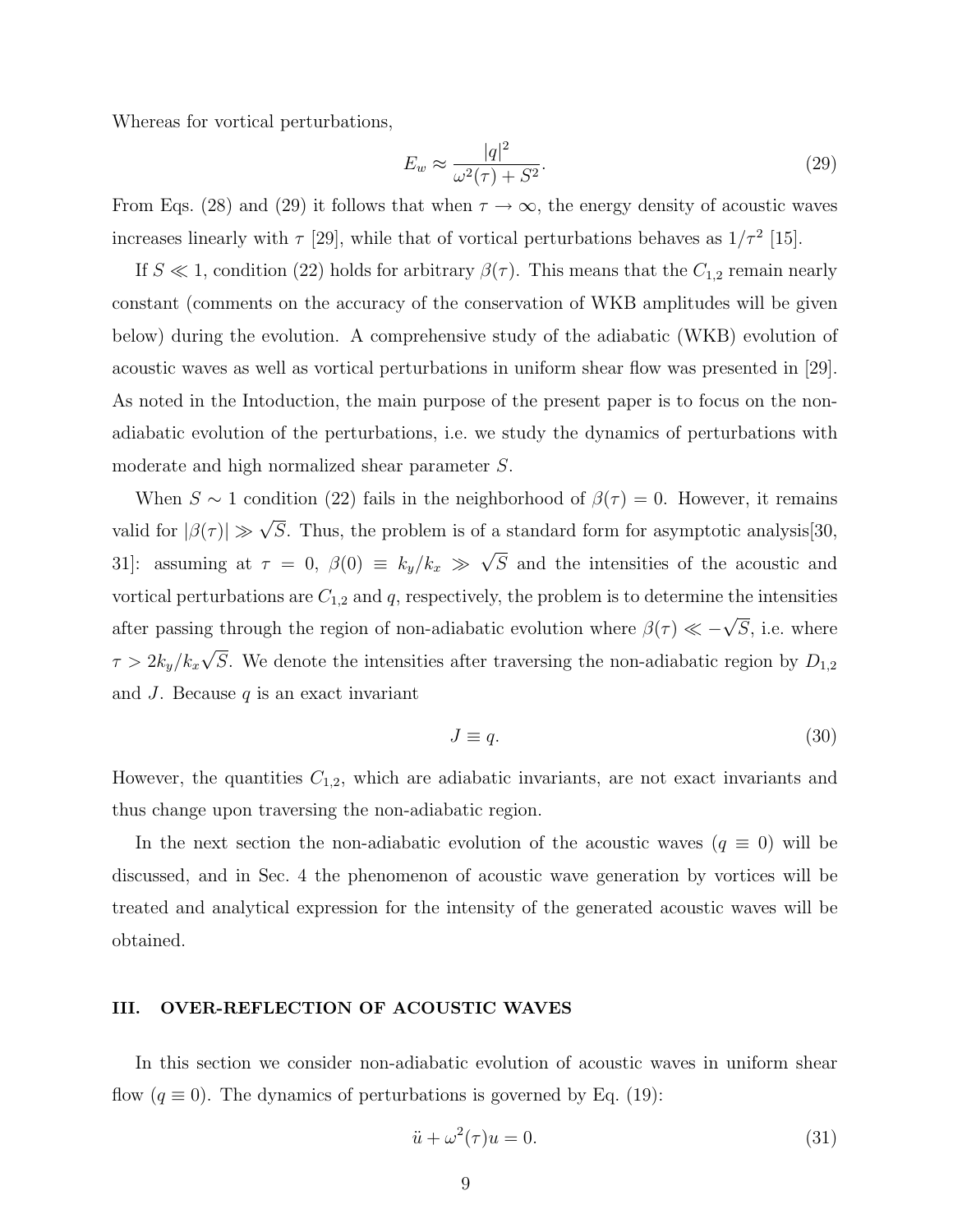

FIG. 1: Schematic illustration of acoustic wave reflection and transmission in the shear flow.

Assume that initially (at  $\tau = 0$ ),  $\beta(0) = k_y/k_x \gg \sqrt{S}$  only the wave with positive phase velocity along y-axis exists (without loss of generality we also assume that both,  $k_x$  and  $k_y$ are positive):

$$
u_i = \frac{C_1}{\sqrt{\omega(\tau)}} e^{-i \int \omega(\tau) d\tau}.
$$
\n(32)

In the general case when  $\beta(\tau) \ll -\sqrt{S}$  there exist both WKB solutions (23). According to the notations in the theory of acoustic wave propagation in non-uniform flows [32, 33] the WKB solution with positive phase velocity along y-axis is treated as reflected wave  $(u_r)$  and another solution as transmitted wave  $(u_t, \text{ see Fig. 1})$ :

$$
u_r = \frac{D_1}{\sqrt{\omega(\tau)}} e^{-i \int \omega(\tau) d\tau}.
$$
\n(33)

$$
u_t = \frac{D_2}{\sqrt{\omega(\tau)}} e^{i \int \omega(\tau) d\tau}.
$$
\n(34)

The reflection and transmission coefficients can be defined in the usual manner [30, 31, 36]:

$$
R = \frac{|D_1|}{|C_1|}, \quad T = \frac{|D_2|}{|C_1|}.
$$
\n(35)

Normally the non-adiabatic evolution changes not only WKB amplitudes, but also the phases of WKB solutions:

$$
D_1 = e^{i\phi_1} R C_1, \quad D_2 = e^{i\phi_2} T C_1. \tag{36}
$$

Combining Eq. (31) and its complex conjugated one it can be easily shown that if  $\omega^2(\tau)$  is real function of  $\tau$ , then an arbitrary solution  $u_x$  of Eq. (31) satisfies the condition:

$$
u^* \dot{u} - u \dot{u}^* = constant,\tag{37}
$$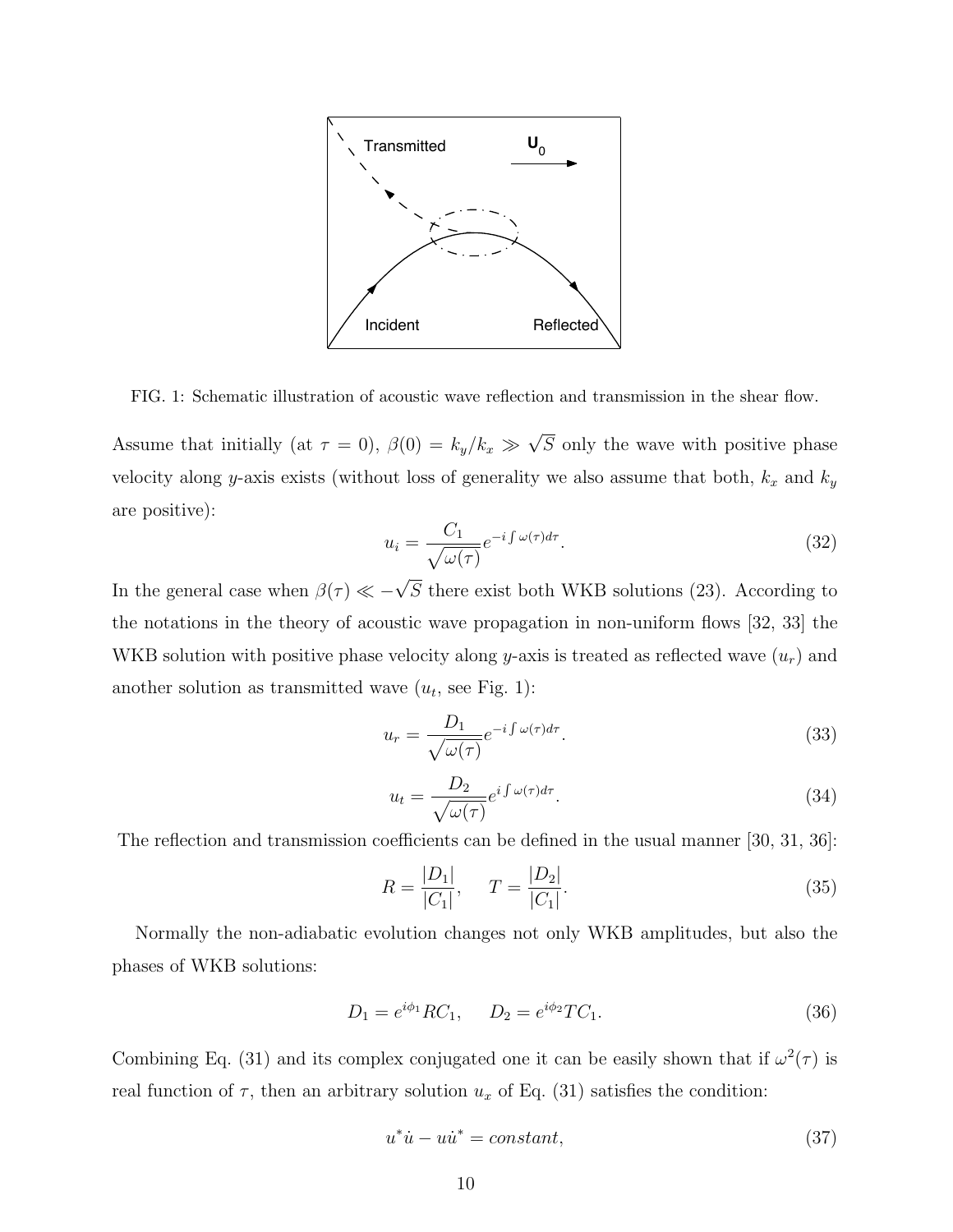where asterisk denotes complex conjugation.

It is well known [34] that this equation represents the conservation of wave action during the evolution. Upon substituting Eqs.  $(32)$ – $(36)$  into  $(37)$  one obtains

$$
R^2 - T^2 = 1.\t\t(38)
$$

So, the amplitude of reflected wave is always larger than (or at least equals to) the amplitude of incident wave. This means, that non-adiabatic evolution of acoustic waves  $(T \neq 0)$  is always accompanied by the phenomenon of over-reflection, which was discovered by Miles [33], where the problem of acoustic wave reflection from the surface of tangential discontinuity of velocity was studied. From the derivation of Eq. (38) it is clear, that the same conclusion holds for non-adiabatic evolution of arbitrary wave mode that is governed by Eq.  $(31)$  with arbitrary real function  $\omega^2(\tau)$ .

For determination of R (and therefore T according to Eq. (38)) as well as  $\phi_{1,2}$  there are well developed approximate asymptotic methods (sometimes called extended WKB or phase integral method) that works for wide classes of  $\omega^2(\tau)$ . These methods, based on pioneering papers of Jeffreys [35], are presented in textbooks of quantum mechanics [36] and asymptotic analysis [30, 31].

However we do not need to use above mentioned approximate asymptotic methods due to the fact, that in the case of  $\omega^2(\tau) = 1 + \beta^2(\tau)$ , exact analytical solutions of Eq. (31) can be presented by parabolic cylinder functions [12, 37]:

$$
\bar{u}_1 = E\left(-\frac{1}{2S}, \sqrt{\frac{2}{S}}\beta(\tau)\right),\tag{39}
$$

$$
\bar{u}_2 = E^* \left( -\frac{1}{2S}, \sqrt{\frac{2}{S}} \beta(\tau) \right). \tag{40}
$$

It has to be emphasized that the existence of the exact solution of Eq. (31) in general case do not guarantee neither simplification of  $R, T$  and  $\phi_{1,2}$  calculation procedures nor improvement of accuracy of calculated results [21]. But in the specific case of parabolic cylinder functions, their asymptotic properties make possible to obtain the exact asymptotic solution of the problem. Since further mathematical analysis is similar to one presented in [21], we note only main steps skipping details of calculations.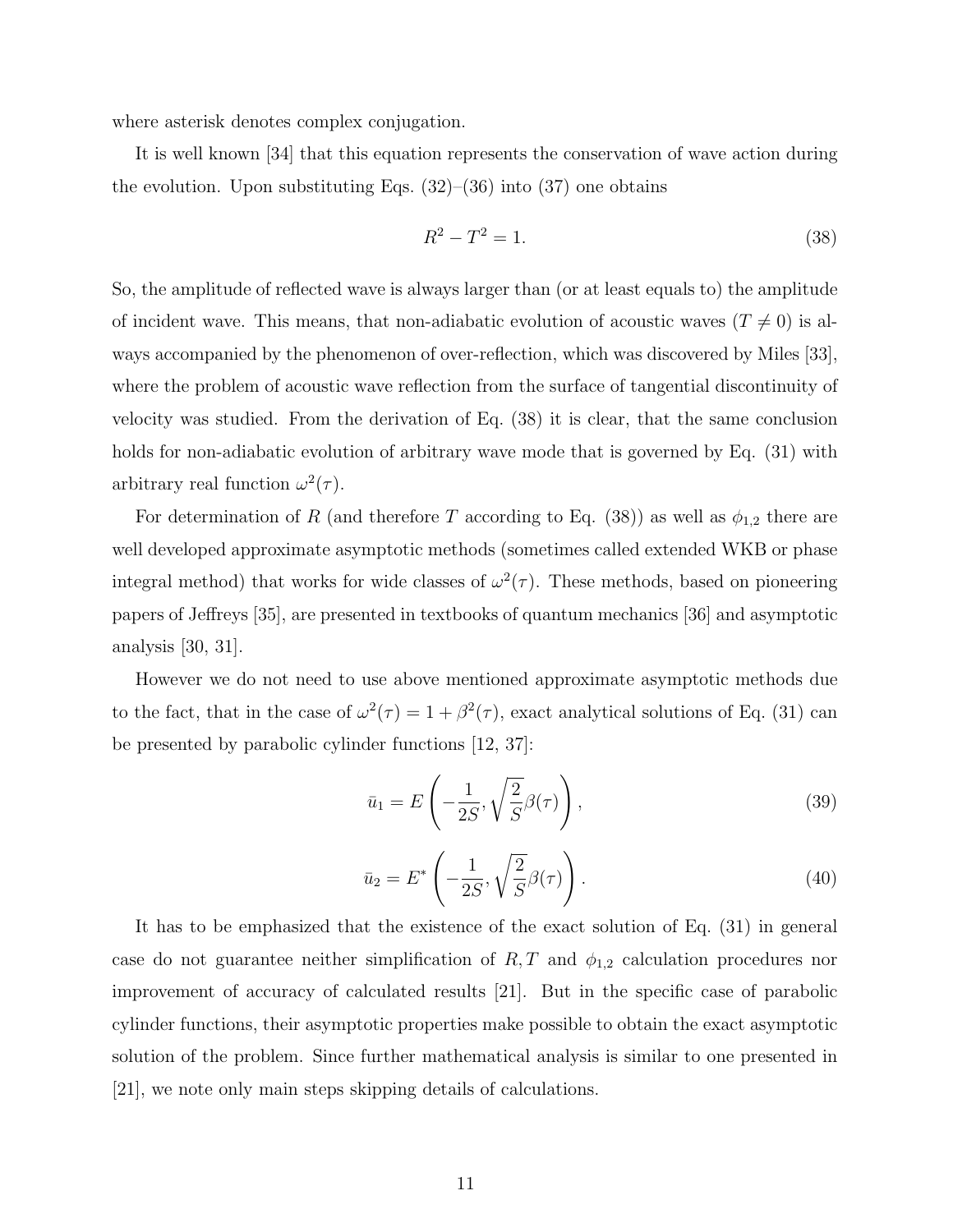Taking into account the asymptotic expansion of parabolic cylinder function [37]:

$$
E(a,\eta) \approx \sqrt{\frac{2}{\eta}} \exp\left[i\left(\frac{\eta^2}{4} - a\ln\eta + \Phi + \frac{\pi}{4}\right)\right]
$$
(41)

for 
$$
\eta \gg |a|
$$
, (42)

where  $\Phi = \arg \Gamma(\frac{1}{2} + ia)$ , and using connection formula [37]:

$$
iE(a, -\eta) = e^{\pi a} E(a, \eta) - \sqrt{1 + e^{2\pi a}} E^*(a, \eta), \qquad (43)
$$

one can conclude that for  $\beta(\tau) \gg S^{1/2}$  exact solution (39) coincide with incident wave (32) accurate to the constant multiplier. Whereas for  $\beta(\tau) \ll -S^{1/2}$ , exact solutions (39) and (40) agree with reflected (33) and transmitted (34) waves respectively. Taking this in mind and combining Eqs.  $(32)-(36)$  and  $(41)-(43)$  one can readily obtain:

$$
R = \sqrt{1 + e^{-\pi/S}},\tag{44}
$$

$$
T = e^{-\pi/2S}.\tag{45}
$$

$$
\phi_1 = \frac{\ln(2S)}{2S} - \arg\left[\Gamma\left(\frac{1}{2} + \frac{i}{2S}\right)\right],\tag{46}
$$

$$
\phi_2 = \frac{\pi}{2}.\tag{47}
$$

It is important to note that Eqs. (44)-(47) represent exact asymptotic solution of the problem, i.e., they are valid for arbitrary value of normalized shear parameter S.

Calculating the phase integral [30, 31]:

$$
\delta = \frac{1}{S} \left| \int_{-i}^{i} \sqrt{1 + \beta^2} d\beta \right| = \frac{\pi}{2S},\tag{48}
$$

and noting that  $T_{ph} = e^{-\delta}$  in the framework of the method, we see that the method of phase integrals gives the same results for T and R as in Eqs.  $(45)$  and  $(44)$ . However the validity of the method is bounded by condition  $S \ll 1$ .

It is also well known [30, 31] that if incident wave has negative phase velocity with respect to  $x$ -axis:

$$
\bar{u}_i = \frac{C_2}{\sqrt{\omega(\tau)}} e^{i \int \omega(\tau) d\tau},\tag{49}
$$

then the expressions for reflection and transmission coefficients remain the same as in Eq. (44)-(45), whereas the expressions (46)-(47) for  $\phi_{1,2}$  change the sign.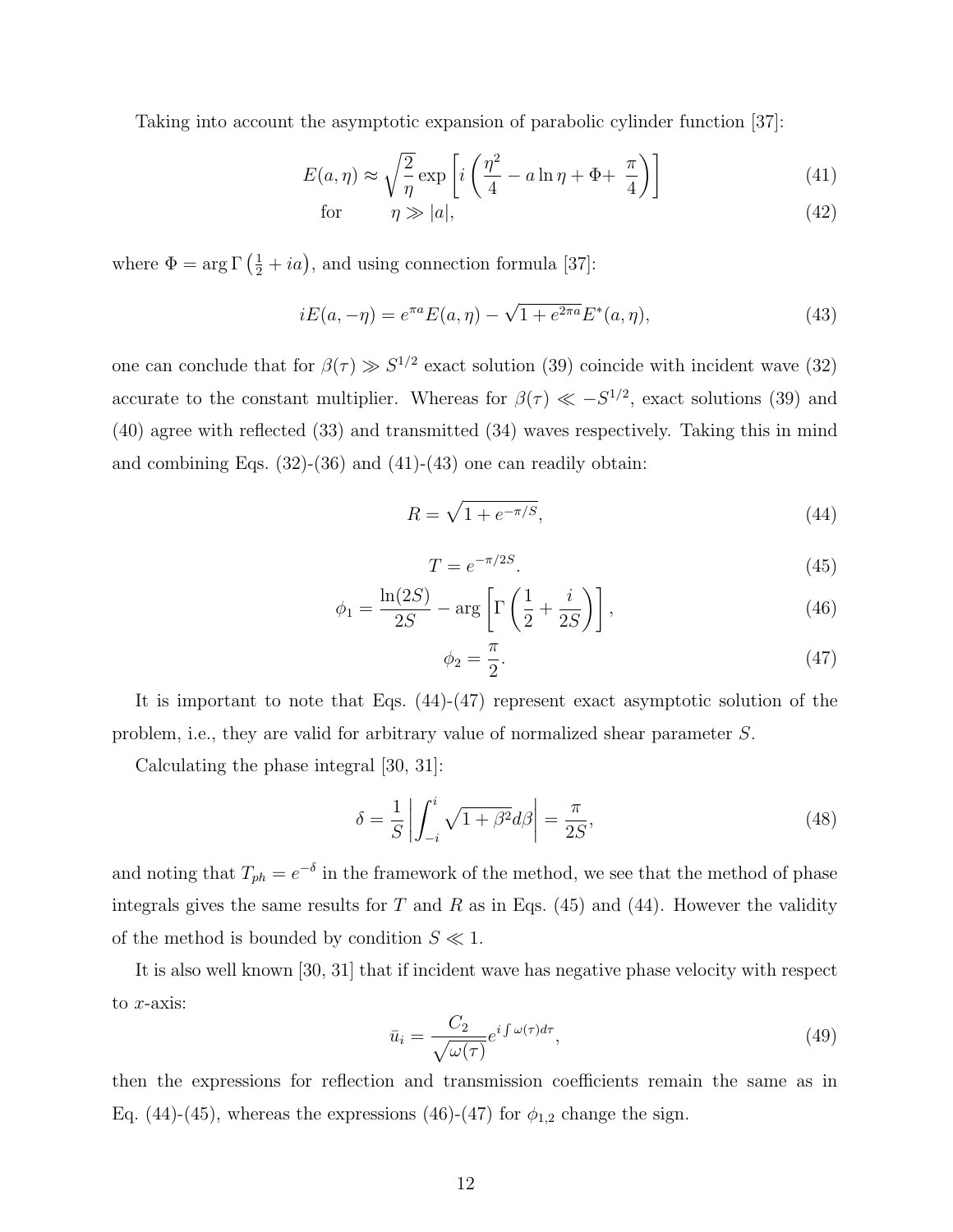It can be seen from Eq. (45), that if  $S \ll 1$ , then the intensity of transmitted wave is exponentially small with respect to the large parameter  $1/S$ . On its turn, this means that, if  $S \ll 1$ , then the adiabatic invariants  $C_{1,2}$  have exponential (with respect to  $1/S$ ) accuracy of conservation [30, 31, 36].

It follows from Eq. (45), that the intensity of transmitted wave never exceeds intensity of incident wave  $(T < 1)$ , and therefore  $R < \sqrt{2}$ .

The last problem that we discuss in this section is estimation of the time scale of transmitted wave generation process. It follows from the condition of validity of Asymptotic expansion (41), that the time scale  $\Delta \tau_b$  of the "birth" [38] of transmitted wave is of order:

$$
\Delta \tau_b \sim S^{-1/2}.\tag{50}
$$

Note that this estimation is valid for arbitrary S. Returning to the dimensional variables per Eq. (12) this equation takes the form:

$$
\Delta t_b \sim \frac{S^{-1/2}}{c_s k_x} = (Ac_s k_x)^{-1/2}.
$$
\n(51)

Taking into account that the period of acoustic wave  $P \sim 1/c_s k_x$ , and the time scale of the linear drift in the k-space  $\Delta t_d \sim 1/A$ , one can conclude that in the limit  $S \ll 1$ :

$$
P \ll \Delta t_b \ll \Delta t_d. \tag{52}
$$

This means that the birth of the transmitted wave is slow process in comparison with a wave period, but it is the fast process in comparison with the linear drift in the k-space.

We have to note that the estimation similar to (50) was first obtained by Berry [38] for a wide class of  $\omega^2(\tau)$  satisfying the condition (21), which in our specific case reduces to the condition  $S \ll 1$ .

# IV. GENERATION OF ACOUSTIC WAVES BY VORTICES

In this section we study another non-adiabatic process: generation of acoustic waves by vortices. This phenomenon was already intensively studied by different authors [10–12]. Our study is concentrated on the derivation of analytical results for main characteristics of the process, such as intensity of generated acoustic wave, time length of the generation process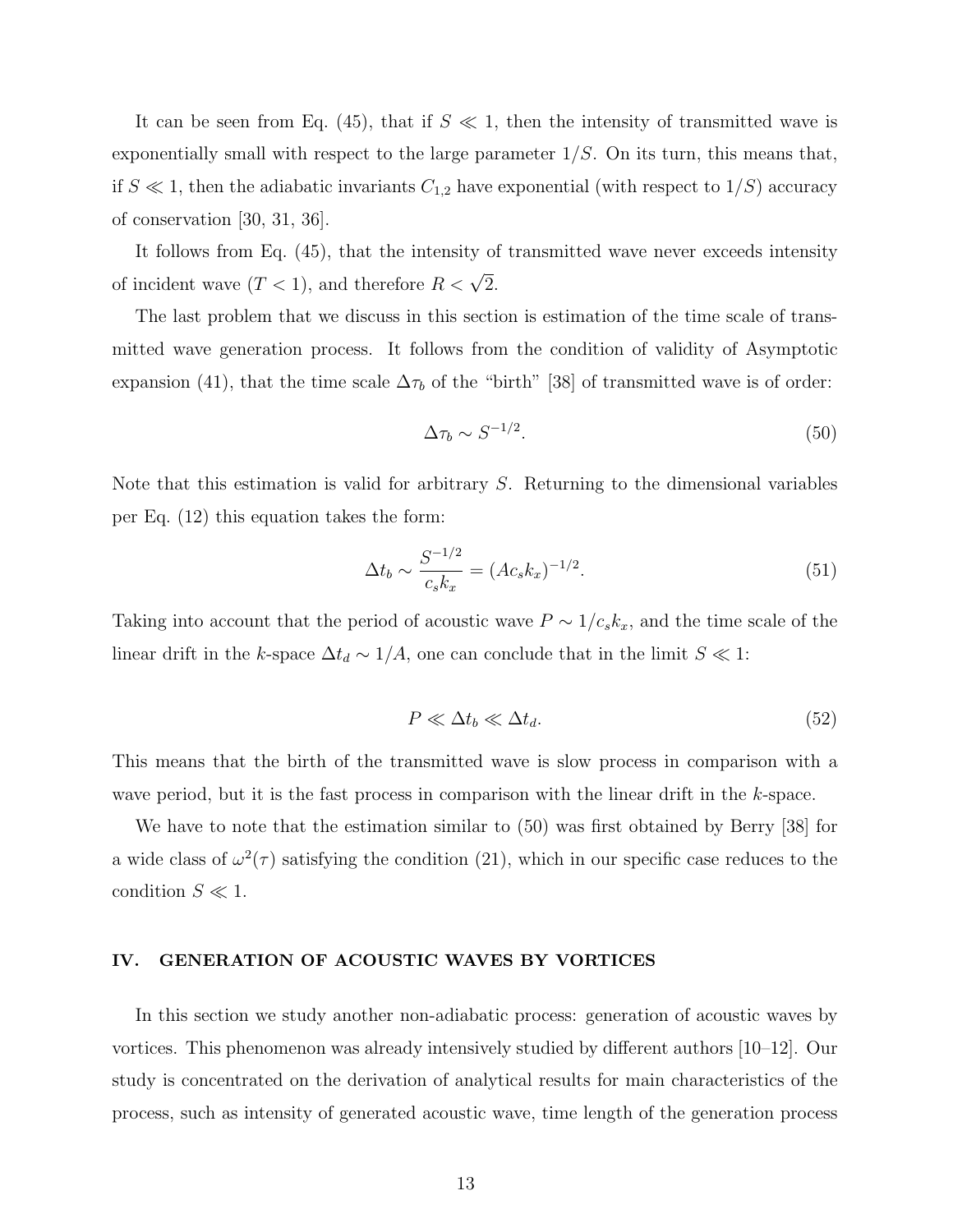by concrete vortex SFH and the acoustic power of the considered mechanism in turbulent shear flow.

Introducing a new variable  $z = -\beta(\tau)$ , Eq. (18) can be presented as:

$$
\frac{d^2u}{dz^2} + \frac{1}{S^2}f(z)u = \frac{q}{S^2}z.
$$
\n(53)

with  $f(z) = 1 + z^2$ . Eq. (20) takes the form:

$$
u(z) = C_1 u_1(z) + C_2 u_2(z) + qu_3(z), \tag{54}
$$

where

$$
u_3(z) = \frac{1}{2iS} \int_{-\infty}^{z} \zeta Q(z, \zeta) d\zeta,
$$
\n(55)

 $Q(z,\zeta) \equiv u_1(z)u_2(\zeta) - u_1(\zeta)u_2(z)$  and  $u_{1,2}$  are solutions of corresponding homogeneous equation:

$$
\frac{d^2u}{dz^2} + \frac{1}{S^2}f(z)u = 0,
$$
\n(56)

chosen such that for  $|z| \gg \sqrt{S}$  they converge to WKB solutions (23).

Let assume that initially (at  $\tau = 0$ ),  $\beta(0) = k_y/k_x \gg \sqrt{S}$ , i.e.,  $z \ll -\sqrt{S}$ , there exist only vortical perturbations:  $C_{1,2} = 0$  and  $q \neq 0$ . The problem is to determine the intensities of acoustic waves for  $z \gg \sqrt{S}$ .

It is clear that the generation process takes place at some neighborhood of the moment  $z = -\beta(\tau) = 0$ . In Subsection D we consider this problem in detail and obtain that the time scale of acoustic wave generation process satisfies the condition (50).

For  $z \gg \sqrt{S}$  we can rewrite Eq. (55) as:

$$
u(z) = iG_1qu_1 + iG_2qu_2 - \frac{q}{2iS} \int_z^{\infty} \zeta Q(z,\zeta)d\zeta,
$$
\n(57)

where:

$$
G_{1,2} = \frac{\mp 1}{2S} \int_{-\infty}^{\infty} z u_{2,1} dz.
$$
 (58)

One can show that for arbitrary choice of  $u_{1,2}$ :

$$
\int_{-\infty}^{-z} \zeta Q(z,\zeta)d\zeta = \int_{z}^{\infty} \zeta Q(z,\zeta)d\zeta.
$$
 (59)

Indeed, due to the fact that  $f(z)$  is even function of z there always exist such a choice of linear independent solutions of Eq. (56), that one of them  $(u_{ev})$  will be even function of z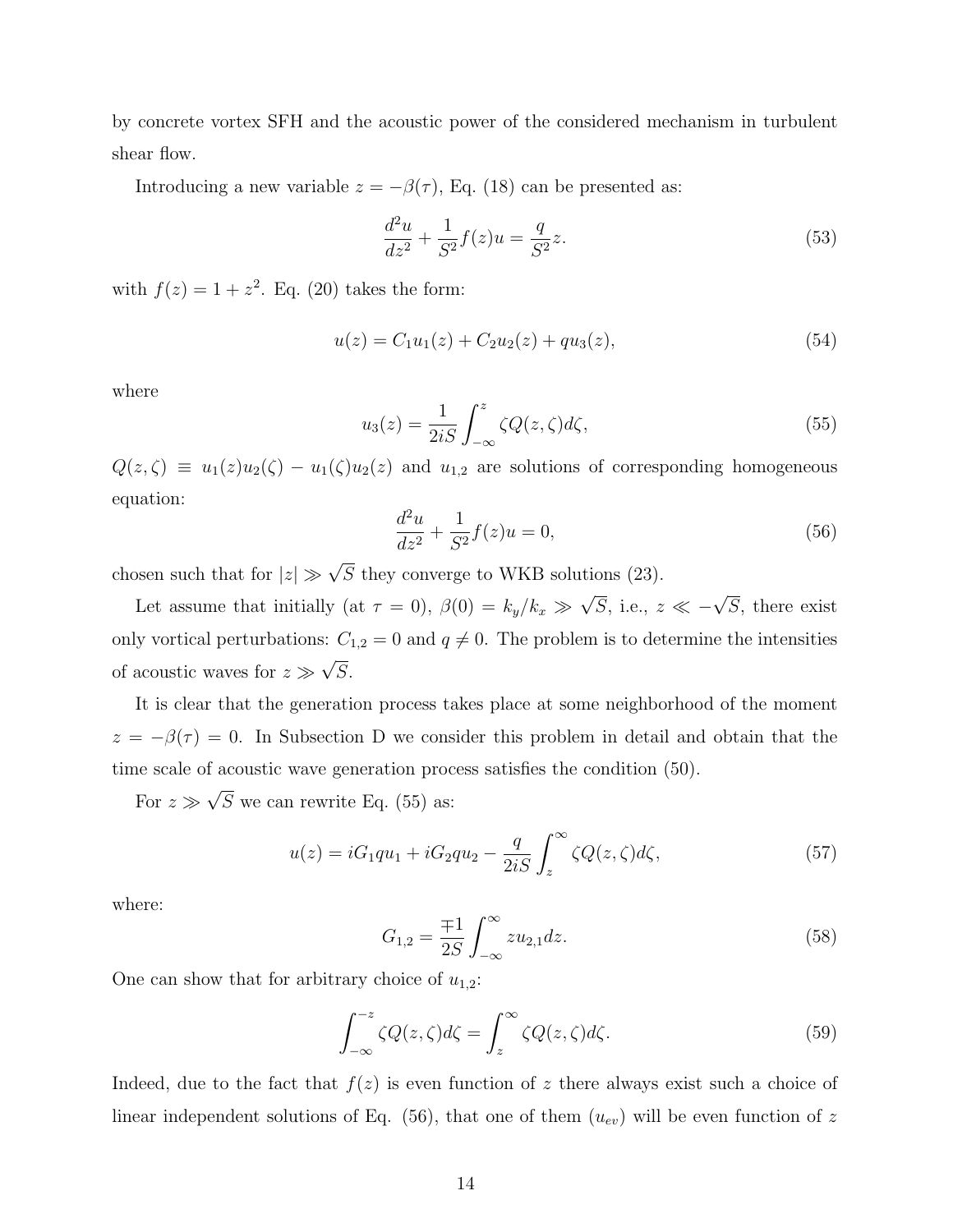and another one  $(u_{od})$  an odd function [31]. Taking into account that any other solution of Eq. (56) can be presented as a linear combination of  $u_{ev}$  and  $u_{od}$  one can readily prove (57).

Then we conclude that the first two terms in Eq. (57) represent the generated acoustic waves with intensities  $|G_{1,2}q|$ . In analogy with Eq. (35), we interpret  $|G_{1,2}|$  as acoustic wave generation coefficients.

The aim of our further mathematical analysis is derivation of approximate expressions for generation coefficients  $G_{1,2}$ . This problem can be divided into two steps. First we need to choose solutions of homogeneous equation (56) that are reasonable for our purposes and the second is the derivation of approximate expressions for  $G_{1,2}$ .

Neither approximate WKB solutions (23) nor exact solutions (39)-(40) are optimal for the evaluation of  $G_{1,2}$ . As it is well known accuracy of WKB solutions is not enough for derivation of correct results in this kind of problems [38, 39]. Usage of the exact solutions (39)-(40) do not allow exact evaluation of integrals in Eq. (58). This circumstance makes it necessary to use the series expansion of parabolic cylinder functions valid for arbitrary point on the real z-axis. There exists only one such expansion of parabolic cylinder function [37], but it also is useless for the evaluation of  $G_{1,2}$ .

Instead we use another approximate solutions of Eq. (56) – solutions in a form of formal series [30]. It is well known [30], that WKB solutions represent the first term of the solutions in a form of formal series. Accuracy of this solutions in the limit  $S \to 0$  is  $O(S^{\infty})$ . In the next subsection we obtain the solutions of Eq. (56) in the form of formal series, and in the Subsection B these solutions will be used for the evaluation of integrals in the expressions of generation coefficients (58).

### A. Formal series

Let us turn back to Eq. (56):

$$
\frac{d^2u}{dz^2} + \frac{1}{S^2}(1+z^2)u = 0.
$$
\n(60)

Making standard Liouville transform:

$$
\xi \equiv \int_0^z \sqrt{f(\zeta)} \, d\zeta,\tag{61}
$$

 $\bar{U} \equiv f^{1/4}u.$  $u,$  (62)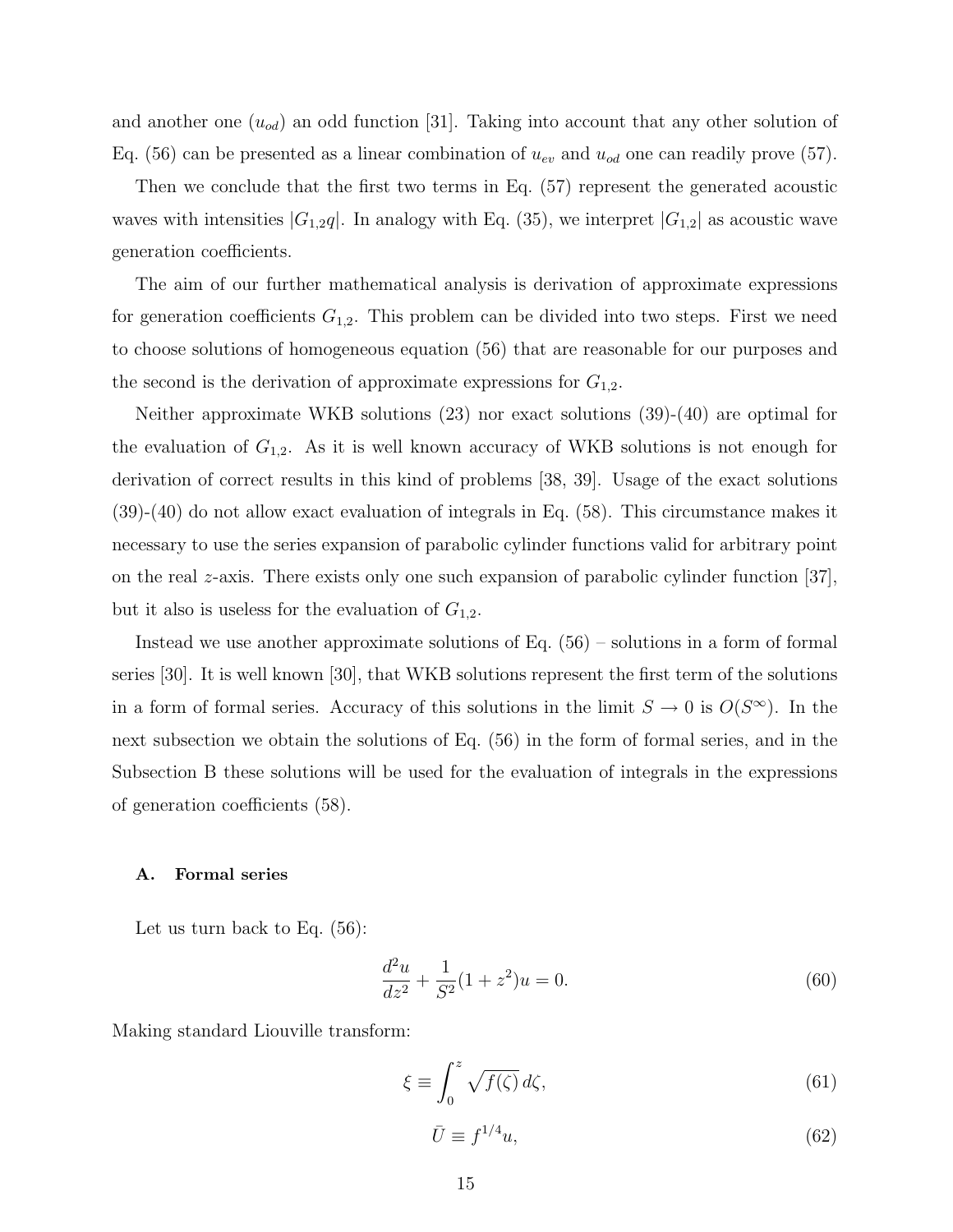Eq. (60) can be rewritten as:

$$
\frac{d^2\bar{U}}{d\xi^2} + \left(\frac{1}{S^2} - \psi\right)\bar{U} = 0,\tag{63}
$$

where  $\psi = -f^{-3/4}d^2(f^{-1/4})/dz^2$ . Substituting the expansion:

$$
\bar{U}_1 = e^{i\xi/S} \sum_{m=0}^{\infty} B_m(\xi) S^m \tag{64}
$$

into Eq. (63) one can easily obtain the following recurrence relation for the expansion coefficients  $B_m$ :

$$
B_m(\xi) = \frac{-1}{2i} \frac{d B_{m-1}}{d \xi} + \frac{1}{2i} \int \psi B_{m-1} d \xi, \tag{65}
$$

or alternatively:

$$
B_m(z) = \frac{-1}{2i} f^{-1/2} \frac{d B_{m-1}}{dz} + \frac{1}{2i} \int \Lambda B_{m-1} dz,
$$
\n(66)

where:

$$
\Lambda \equiv \frac{4ff'' - 5(f')^2}{32f^{5/2}} = \frac{2 - 3z^2}{8(1 + z^2)^{5/2}},\tag{67}
$$

and prime denotes z derivative, and  $B_0 \equiv 1$ .

Second linear independent solution is:

$$
\bar{U}_2 = e^{-i\xi/S} \sum_{m=0}^{\infty} (-1)^m B_m(\xi) S^m.
$$
\n(68)

Taking into account Eqs. (61)-(62) one can readily obtain that the first term of the expansions (64) and (68) represent the standard WKB solutions (23).

It also has to be noted that the series in Eqs. (64) and (68) are convergent at least for such values of  $z \equiv -\beta(\tau)$  and S that satisfy the condition (22).

Combining Eqs. (66) and (67) we obtain, that  $B_m$  can be presented as:

$$
B_m(z) = \frac{b_m}{(1+z^2)^{3m/2}} z^{\frac{1-(-1)^m}{2}} + \frac{p_m(z)}{(1+z^2)^{3m/2-1}},\tag{69}
$$

where  $p_m(z)$  is some polynomial,  $b_0 = 1$  and  $b_{m>0}$  satisfies following recurrence relations:

$$
b_m = (-1)^m i b_{m-1} \left[ \frac{3}{2} (m-1) + \frac{5}{24m} \right].
$$
 (70)

As we see in the next subsection, only the first term in Eq. (69) contributes to the leading term of the generation coefficient in the limit  $S \to 0$ .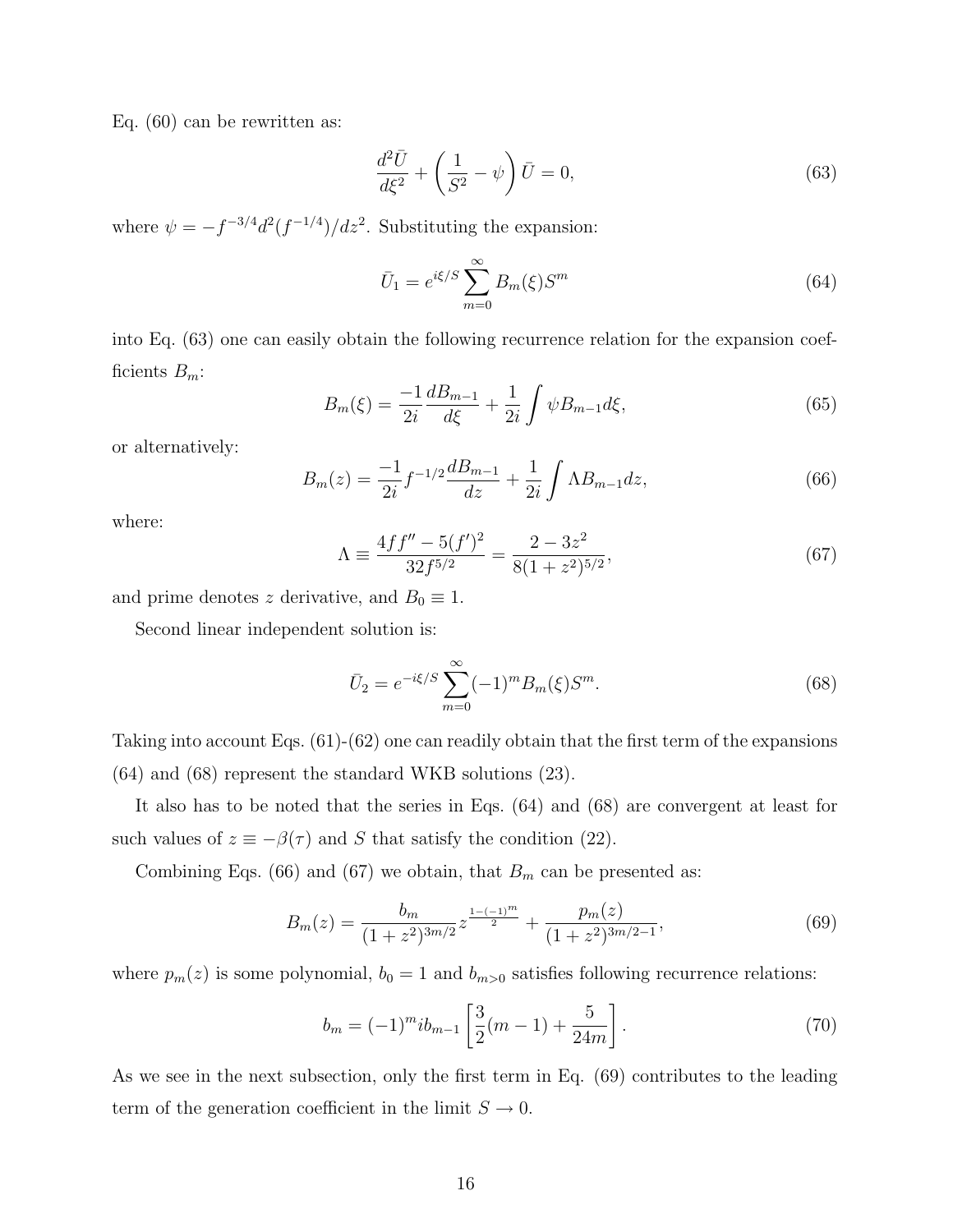

FIG. 2: Path  $\gamma$  in the complex  $\xi$ -plane.

#### B. the generation coefficient

In this subsection we derive the leading term of asymptotics of the generation coefficients (58):

$$
G_{1,2} = \frac{\mp 1}{2S} \int_{-\infty}^{\infty} z u_{2,1} dz
$$
 (71)

in the limit  $S \to 0$ .

Using Eqs. (64) and (68), it is easy to show, that  $-G_1 = G_2 \equiv G$ . Changing the variable of integration to  $\xi$  and substituting Eq. (64), Eq. (71) can be rewritten as:

$$
G = \frac{1}{2S} \int_{-\infty}^{\infty} \frac{z(\xi)}{f^{3/4}(\xi)} \left( \sum_{m=0}^{\infty} B_m(\xi) S^m \right) e^{i\xi/S} d\xi.
$$
 (72)

Consider the integrand in the upper half of the complex ξ-plane. First of all one has to note, that only irregularity of the integrand is branch point at  $\xi_0 = i\delta/2$ , or equivalently at  $z(\xi_0) = i$ , where  $\delta$  is the standard phase integral defined by Eq. (48). It is well known [30], that to construct single valued analytical continuation of the integrand in the upper half of the complex  $\xi$ -plane, one needs to make branch cut, that starts at the branch point  $\xi_0$  and ends either in another branch point or infinity. We choose to make branch cut that tends to infinity along positive direction of the imaginary  $\xi$ -axis (see Fig. 2).

Consider the integral (72) on the closed path  $\gamma$  (see Fig. 2) that consists of real  $\xi$ -axis, two quarters of circle and path  $\ell$  that starts at  $+i\infty$  along the left hand side of the branch cut, turns over  $\xi_0$  and returns to  $+i\infty$  along the right hand side of the branch cut. If one tends the radius of the circle to infinity then it is easy to see, that integral on the both quarters of the circle tends to zero exponentially. Therefore, according to Cauchy's theorem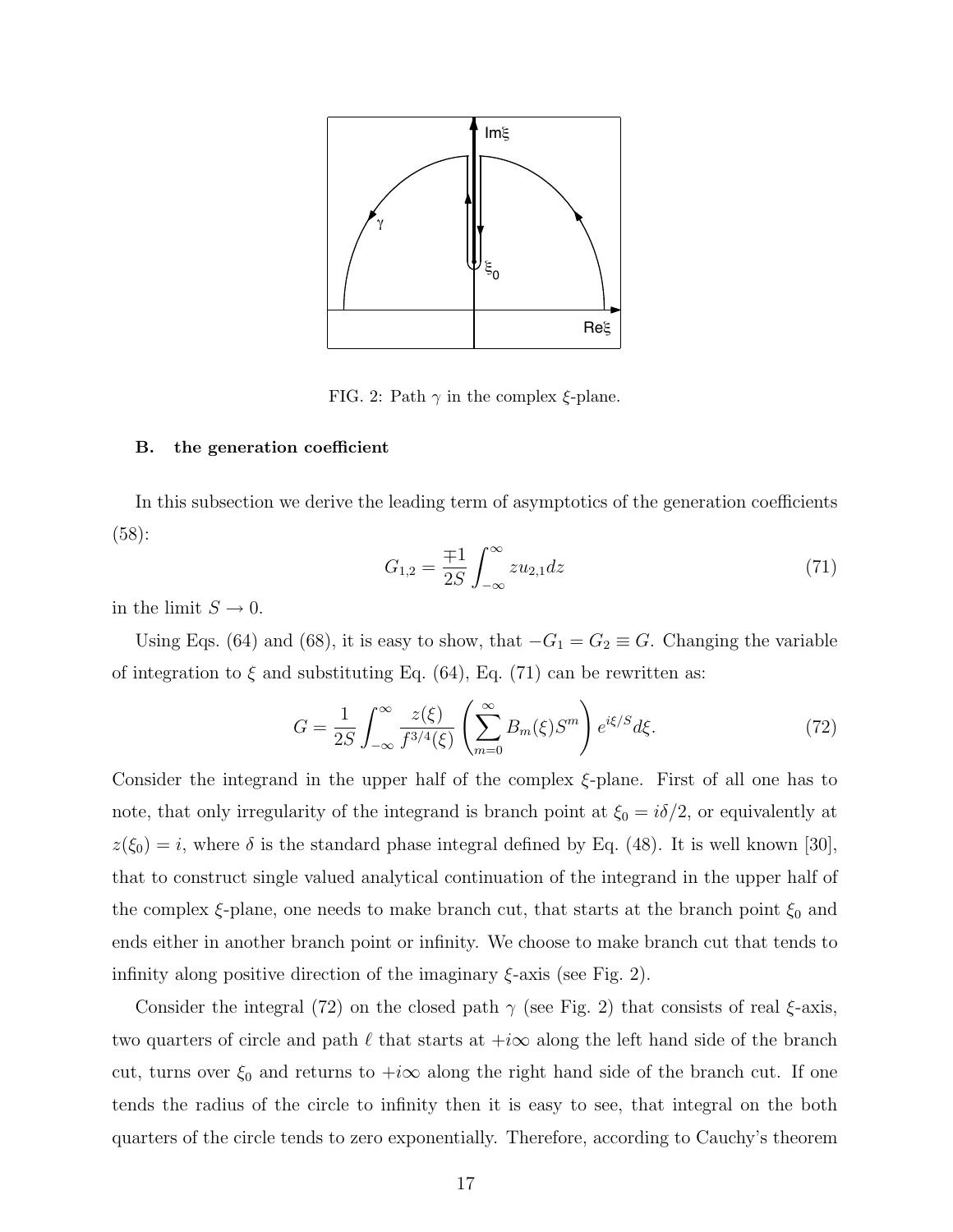

FIG. 3: Acoustic wave generation coefficient  $G$  vs normalized shear parameter  $S$ . Solid line represents generation coefficient obtained by numerical solution. Dotted line is the curve of analytical expression (76).



FIG. 4: Acoustic wave generation coefficient  $G$  vs normalized shear parameter  $S$  obtained by numerical solution of Eqs.  $(13)-(15)$ 

.

the integral along real  $\xi$ -axis equals to the integral along  $\ell$ . Taking into account, that in the neighborhood of  $\xi_0$ ,  $z(\xi_0) = i$  and:

$$
f^{3/4} = \left[3i(\xi - i\delta/2)\right]^{1/2},\tag{73}
$$

then the leading term of asymptotics in Eq.  $(72)$  along  $\ell$  as well as the order of remainder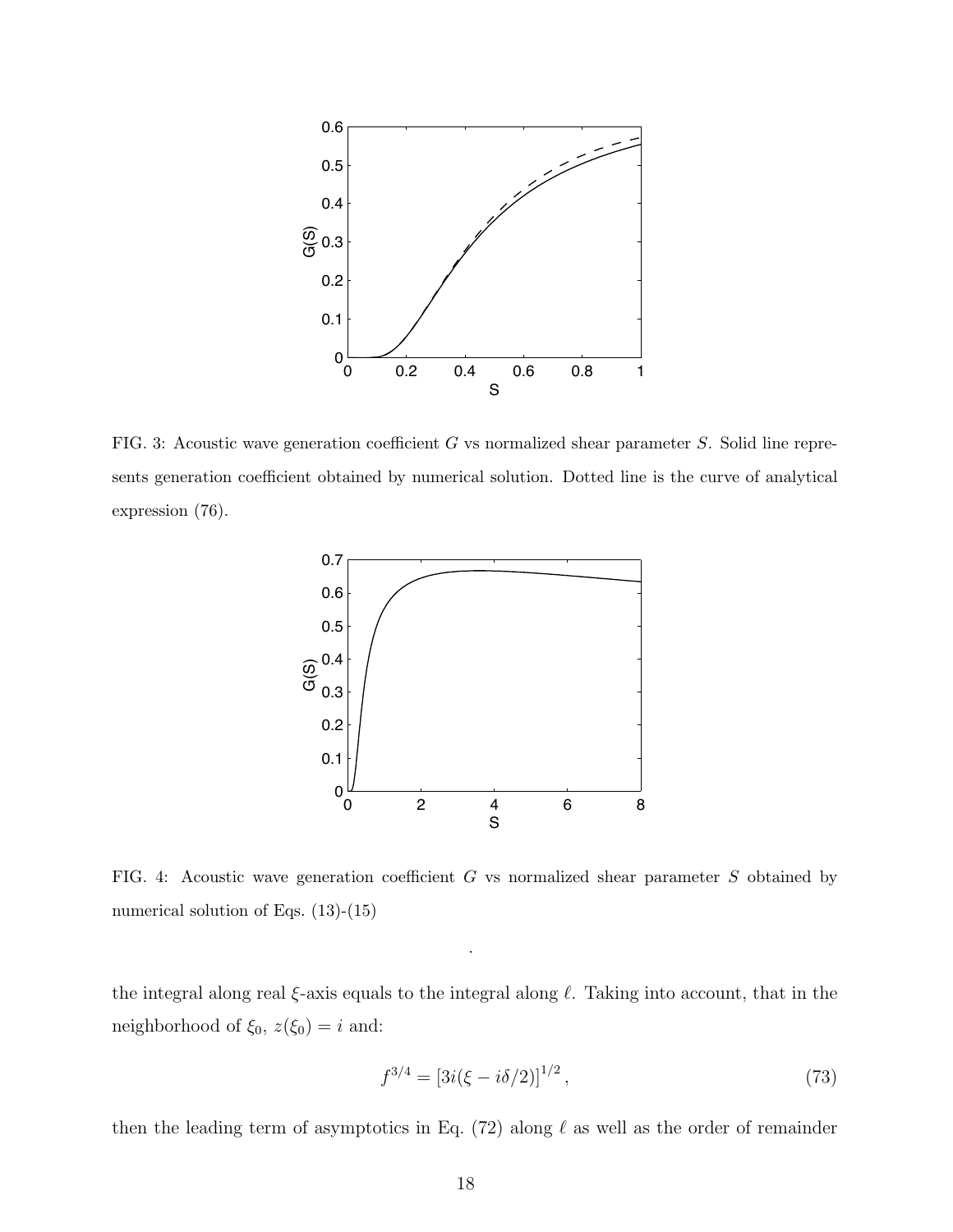term can be obtained using Watson's lemma for the loop integrals [30]. After straightforward calculations we obtain:

$$
G = S^{-1/2} e^{-\pi/4S} \left[ \frac{2\pi}{3^{1/2}} \sum_{m=0}^{\infty} \frac{|b_m|}{3^m \Gamma(m + \frac{1}{2})} + O(S^{2/3}) \right].
$$
 (74)

As it was mentioned above, the accuracy of WKB solutions is not enough for derivation of right expression of generation coefficient. Eq. (74) provides that all the terms of the solution in the form of formal series (64) contributes to the leading term of the asymptotics of generation coefficient (72).

Taking into account Eq. (70), it can be easily shown, that the number series in Eq. (74) is rapidly convergent. numerical evaluation of the series yields:

$$
\frac{2\pi}{3^{1/2}}\sum_{m=0}^{\infty}\frac{|b_m|}{3^m\Gamma\left(m+\frac{1}{2}\right)}\approx 1.2533,
$$
\n(75)

and therefore:

$$
G \approx 1.2533 S^{-1/2} e^{-\pi/4S}.
$$
\n(76)

Dependence of generation coefficient G on S for  $S \leq 1$  is presented in Fig. 3. Solid line shows the generation coefficient obtained by numerical solution of Eqs. (13)-(15), where initial conditions (at  $\beta(0) \ll 1$ ) for u, v and  $\rho$  are chosen by WKB solutions (23) and (24). Dotted line is the curve of analytical expression (76). Note, that even for  $S = 1$  accuracy of (76) is better then four percent.

Dependence of generation coefficient G on S for  $S \leq 8$ , obtained by numerical solution of the set of Eqs.  $(13)-(15)$ , is presented in Fig. 4. As it can be seen generation coefficient reaches its maximum at  $S \approx 3$  and then slowly decreases.

# C. On the method of derivation of acoustic wave generation coefficient

It has to be emphasized that the presented method of derivation of acoustic wave generation coefficient (76) is quite general. It can be successfully applied to the problems that are governed by equations similar to  $(18)$ :

$$
\ddot{u} + \omega^2(\tau)u = \gamma(\tau),\tag{77}
$$

with  $\omega^2(\tau)$  and  $\gamma(\tau)$  such that: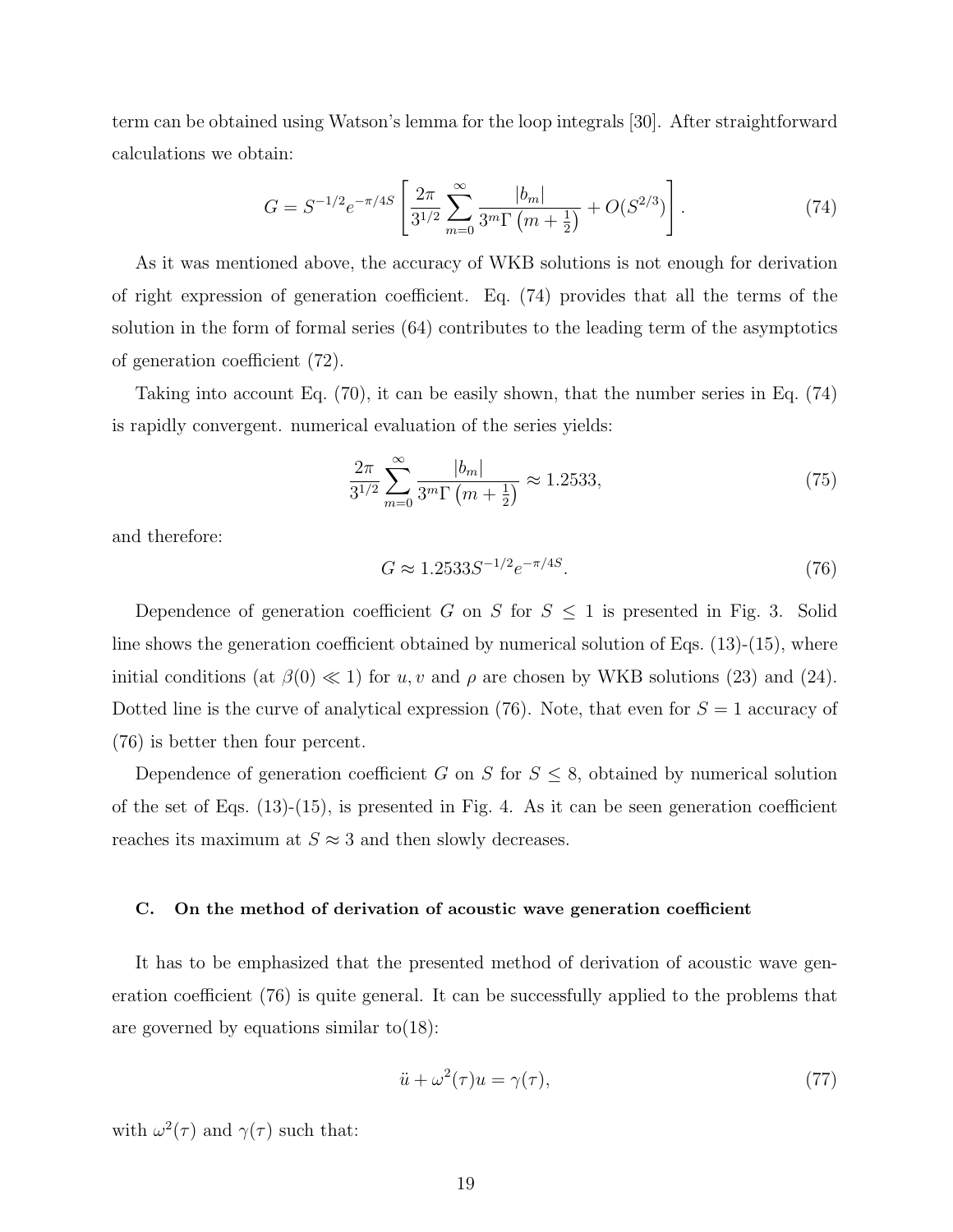(a)  $\omega^2(\tau)$  have only a pair of complex conjugated turning points in the complex  $\tau$ -plane; (b)  $\omega^2(\tau)$  satisfies the condition (21) on the real  $\tau$ -axis.

(c) Special solution of inhomogeneous equation  $(24)-(26)$  are convergent on the real  $\tau$ -axis.

Indeed, conditions (b) and (c) provide that the solutions of corresponding homogeneous equation  $(19)$  in a form of formal series as well as the special solution  $(24)-(26)$  are convergent on the real  $\tau$ -axis. If so, the generation coefficient defined similar to (71), after substitution of the solution in a form of formal series, represents a sum of converging integrals, that can be calculated by Watson's lemma or Cauchy's theorem.

# D. Transition matrix

Performed analysis allows us to determine entirely all the components of so-called transition matrix [30, 31] which connects initial and final intensities of different kind of perturbations.

Assume  $C_{1,2}$  and q are initial  $(\beta(0) \equiv k_y/k_x \gg \sqrt{S})$  intensities of acoustic and vortical perturbations respectively and  $D_{1,2}$  and J are intensities of the same perturbations for  $\beta(\tau) \ll -\sqrt{S}$ . Performed analysis allows us entirely determine all the components of the transition matrix:  $\sqrt{ }$ 

$$
\begin{pmatrix} D_1 \\ D_2 \\ J \end{pmatrix} = \begin{pmatrix} e^{i\phi_1} R & iT & -iG \\ -iT & e^{-i\phi_1} R & iG \\ 0 & 0 & 1 \end{pmatrix} \begin{pmatrix} C_1 \\ C_2 \\ q \end{pmatrix},
$$
(78)

where  $R, T, \phi_1, \phi_2$  and G are defined by Eqs. (44), (45), (46), (47) and (74), respectively.

## E. On the time length of acoustic wave generation process

In this subsection we discuss the time scale of acoustic wave generation process by the vortex mode SFH. If condition  $S \ll 1$  fails, estimation for the time length of the process  $\Delta \tau_g$ , coincident with Eq. (51) automatically follows from Eq. (22):

$$
\Delta \tau_g \sim S^{-1/2}.\tag{79}
$$

Returning to the dimensional variables this equation takes the form:

$$
\Delta t_g \sim \frac{S^{-1/2}}{c_s k_x} = (Ac_s k_x)^{-1/2}.
$$
\n(80)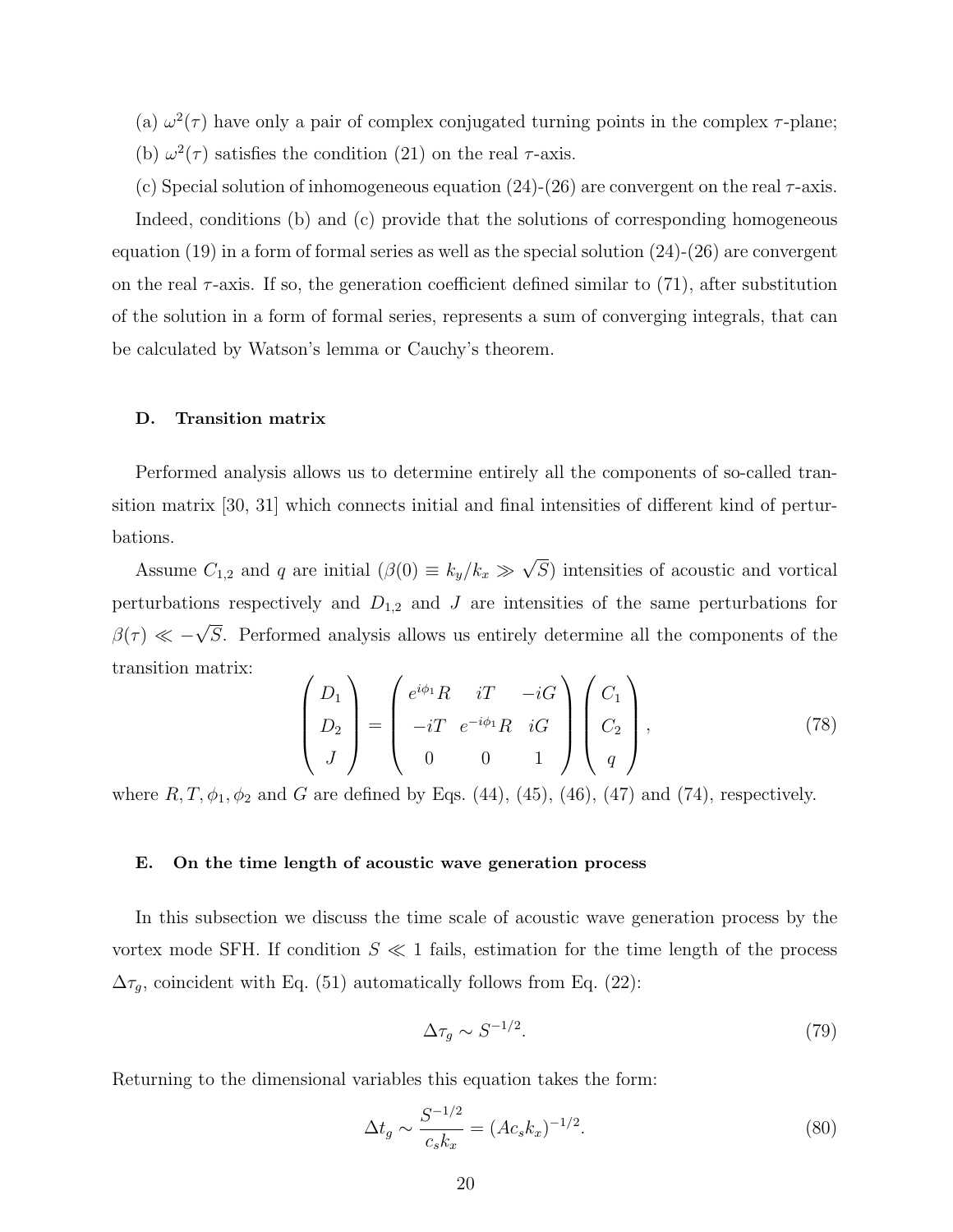The problem becomes much more complicated if  $S \ll 1$ . In this case the condition of adiabatic evolution (22) holds during the whole evolution (therefore amplitude of generated waves are exponentially small with respect to the large parameter  $1/S$ ) and there seems no obvious way how one can estimate  $\Delta \tau_g$ . Detailed mathematical analysis of the problem (which is based on the ingenious method developed in [38]) presented in Appendix B shows that the estimation (79) holds also for  $S \ll 1$ . In the later case we can also conclude that the generated waves are propagating nearly along the main flow and in the opposite direction. Indeed, combining Eqs. (12) and (80) one obtains that at the end of the generation process:

$$
|k_x| \gg |k_y| \sim S^{1/2} |k_x|.
$$
\n
$$
(81)
$$

# F. Acoustic power

Due to the fact that considered mechanism is linear, the analysis of linear problem has been performed, when each SFH evolves independently. But obtained results allow us to estimate also main characteristics of turbulent shear flow generated acoustic field by the considered mechanism. Consider the case  $S \ll 1$ . Assume there exists stationary shear turbulence with spectral energy tensor  $\Phi_{ij}(\mathbf{k})$ . The shear of main velocity profile leads to permanent distortion of turbulent vortices. Therefore, the spectral energy density can be stationary only if the linear distortion caused by the shear is balanced by nonlinear interaction of turbulent vortices [40]. This circumstance leads to conclusion that the time scale  $t_{NL}$  of nonlinear interaction of energy containing vortices:

$$
t_{NL} \sim \Delta t_d \sim \frac{1}{A} \gg \Delta t_g. \tag{82}
$$

If this condition is satisfied, future analysis becomes straightforward. Taking into account that during some time interval  $\Delta \tau$  acoustic waves are generated only by vortices that passes through generation area at  $k_y = 0$ , noting that for such a vortices according to Eq. (16)  $q \approx v$  and using Eq. (23) for total acoustic energy  $\Delta E_a$  generated during  $\Delta t$  we obtain

$$
\Delta E_a \approx \int_{-\infty}^{\infty} dk_x \int_0^{Ak_x \Delta t} dk_y \frac{G^2}{\omega} \Phi_{22}(\mathbf{k}). \tag{83}
$$

Therefore for total acoustic power we have

$$
P_a \equiv \frac{\Delta E_a}{\Delta t} \approx \int_{-\infty}^{\infty} 2A|k_x|G^2 \Phi_{22}(k_x, 0)dk_x,\tag{84}
$$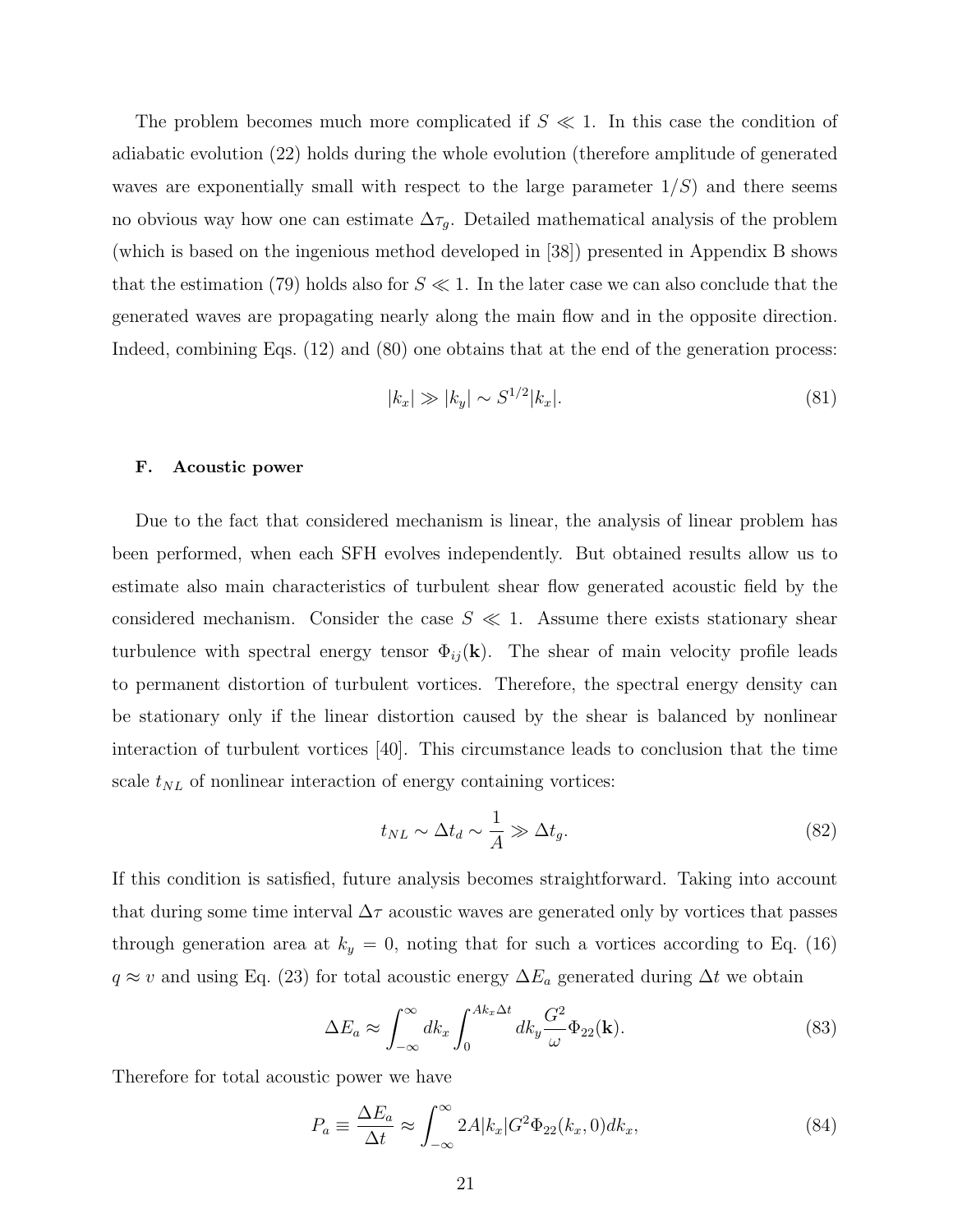where the integrand represents the acoustic power spectrum.

As a concrete example of shear flow turbulence consider Tchen model [40]. In this case

$$
\Phi_{22}(k_x, 0) = \frac{E_t(|k_x|)}{2\pi |k_x|},
$$
\n(85)

with  $E_t(k) = \alpha k^{-1}$ , for  $k^{min} < k < k^{max}$ , and  $\alpha$  is some constant. Substituting these equations into Eq. (84) and using Eq. (76), after integration we obtain

$$
P_a \approx \frac{6A\alpha}{\pi^2} \exp\left(-\frac{\pi c_s k^{min}}{2A}\right),\tag{86}
$$

#### G. Comparison of the wave generation and resonant transformation processes

Generation of acoustic waves by vortices represents the example of the linear coupling of different modes of perturbations in inhomogeneous media. As it was mentioned above, existing asymptotic methods for analysis of linear coupling of two wave modes in slowly varying media are useless for the study of linear coupling between vortical perturbations and acoustic waves due to the fact that the vortical perturbations has zero frequency and therefore variables describing the evolution of vortical perturbations [see e.g. Eqs. (24)-(26)] do not include rapidly oscillating multipliers. In this context it seems interesting to compare obtained results with well known [23, 24, 36] properties of linear coupling of different wave modes in inhomogeneous media.

First of all, let us shortly represent well known properties [23, 24, 31, 36] of linear coupling of different wave modes in slowly varying media. Under slowly varying we mean that the wavelength of the wave modes is much shorter than the spatial scale of inhomogeneity and/or the period of the wave modes is much shorter then the temporal scale of inhomogeneity, i.e.:

$$
\bar{S} \sim \frac{\dot{\Omega}_{1,2}(\tau)}{\Omega_{1,2}^2(\tau)} \ll 1,\tag{87}
$$

where  $\Omega_{1,2}(\tau)$  are frequencies of the wave modes.

In this case effective coupling between wave modes occur only in some vicinities (so-called resonant area) of the resonant point  $\tau_*$  where frequencies of the wave modes become equal. Transformation coefficient is usually defined as absolute value of corresponding term of the transition matrix, which similar to Eq. (78) connects WKB amplitudes of wave modes before and after passing through resonant area.

Linear transformation of wave modes has the following properties: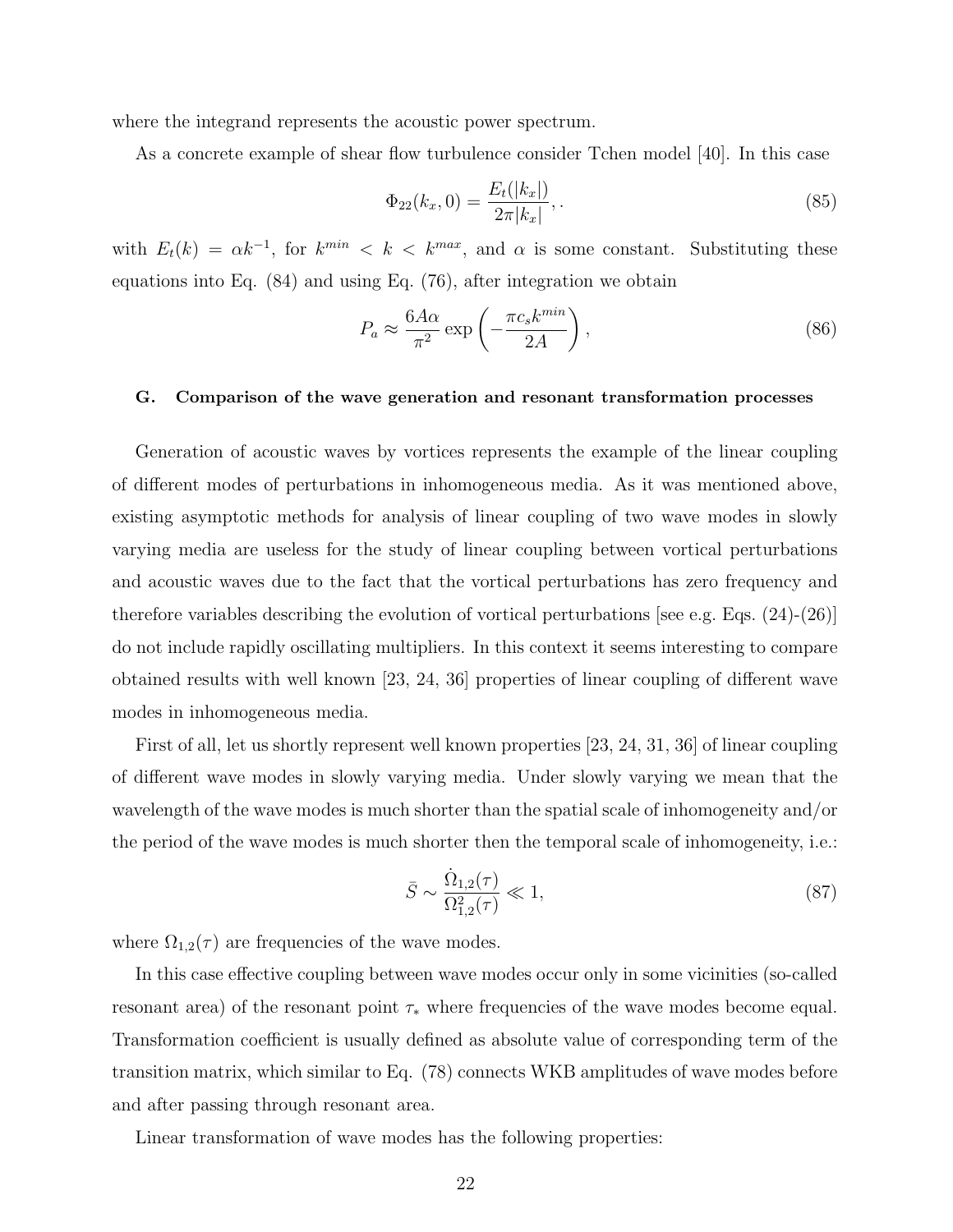(i) If the condition (87) is satisfied, then the total energy of perturbations conserves during the transformation process. This means that transformed wave is generated at the expense of the energy of incident wave;

(ii) The coefficient of the wave transformation from one into another equals to the transformation coefficient of the reverse process:

$$
T_{12} = T_{21}, \t\t(88)
$$

(iii) for a pair of complex conjugated first order resonant points [the resonant point is called of order n if  $(\Omega_1^2 - \Omega_2^2) \sim (\tau - \tau_*)^{n/2}$  in the neighborhood of  $\tau_*$  in the complex  $\tau$ -plane the transformation coefficient is:

$$
T_{12} = \exp(-\delta_{12}) \left[ 1 + O(\bar{S}^{1/2}) \right],\tag{89}
$$

where  $\delta_{12}$  is corresponding phase integral:

$$
\delta_{12} = \left| \Im \int_{\tau_0}^{\tau_*} [\Omega_1(\tau) - \Omega_2(\tau)] d\tau \right|,
$$
\n(90)

 $\tau_0$  is arbitrary point on the real  $\tau$ -axis and  $\tau_*$  is either of the resonant points.

Taking into account Eq.  $(29)$  and noting that q is absolute (not adiabatic) invariant of the system, one can conclude, that generated acoustic waves gain the energy from the background flow, in contrary to the linear transformation of wave modes.

Another important discrepancy between the processes is strongly delineated asymmetry of interaction of perturbation modes: in our concrete problem acoustic waves can be generated by vortices whereas reverse process is impossible.

The third difference follows from the comparison of Eqs. (76) and (89). Note that in our dimensionless notations the frequency of acoustic waves is  $\Omega_a(\tau) = \pm [1 + \beta^2(\tau)]^{1/2}$  and the frequency of vortical mode is  $\Omega_w = 0$ , calculation of the phase integral yields:

$$
\delta_{aw} = \left| \Im \int_0^i [\Omega_a(\tau) - \Omega_w(\tau)] d\tau \right| = \frac{\pi}{4S}.
$$
\n(91)

Then we see that the exponential multipliers in Eqs. (76) and (89) are of the same origin: both of them are caused by difference between frequencies of interacting modes. The principal difference between the expressions (76) and (89) is multiplier  $S^{-1/2}$  in Eq. (76).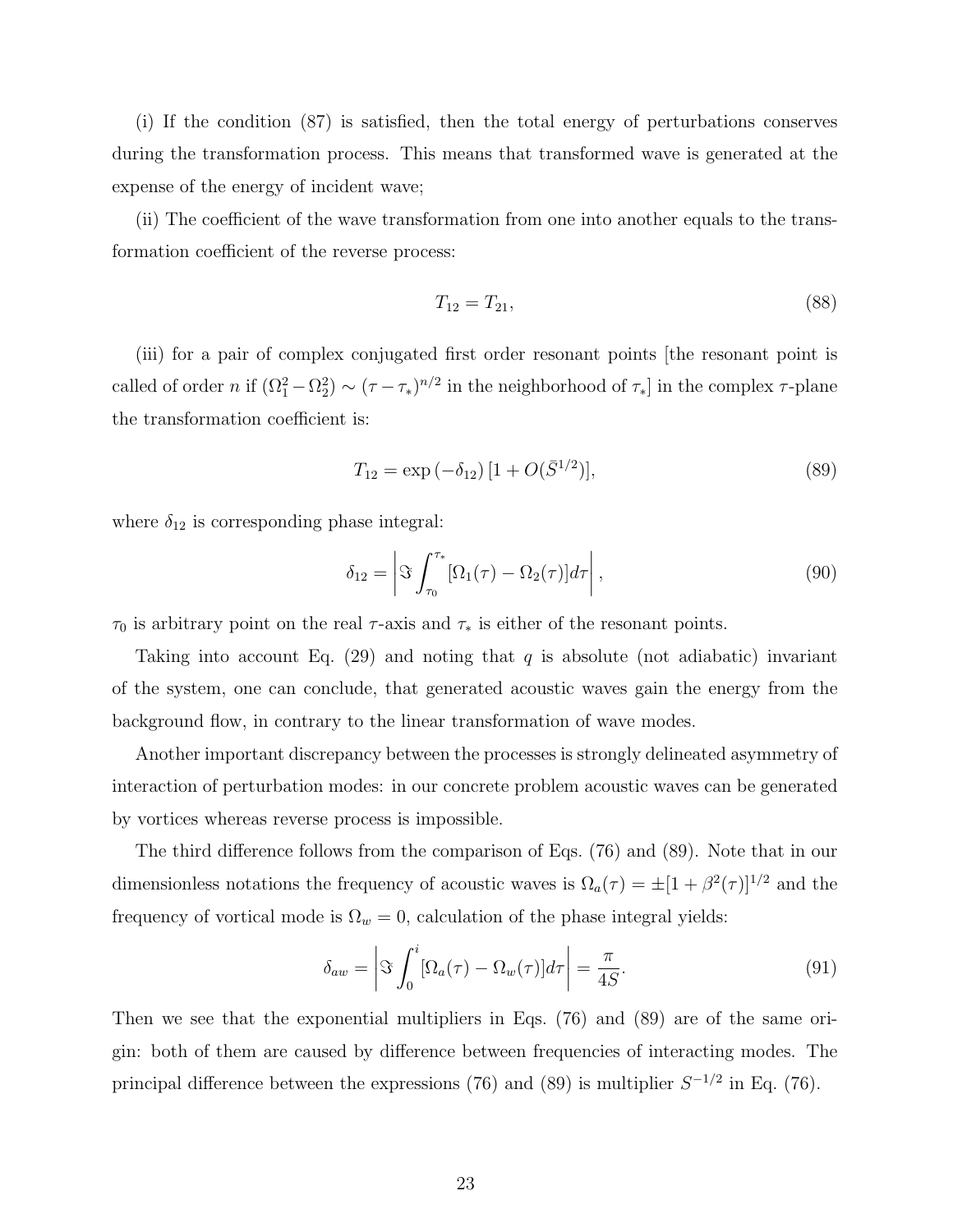# V. SUMMARY

Evolution of two dimensional hydrodynamic perturbations was studied in uniform shear flow. It is shown that for any value of the shear rate there exists a finite interval of time, when the evolution of perturbations is non-adiabatic. Outside this interval the evolution is adiabatic and fully described by WKB approximation. This circumstance allows to formulate asymptotic problem in the usual manner. It is shown that non-adiabatic behavior of perturbations consist of two phenomena: over-reflection of acoustic waves and generation of acoustic waves by vortex mode perturbations. The later phenomenon is known as one of the linear mechanisms of sound generation in shear flows that is related to continuous spectrum perturbations. Detailed analytical study of the problem is performed and main quantitative and qualitative characteristics of the radiated acoustic field are obtained and analyzed.

#### Acknowledgments

The research described in this publication was made possible in part by Award No. 3315 of the Georgian Research and Development Foundation (GRDF) and the U.S. Civilian Research and Development Foundation for the Independent States of the Former Soviet Union (CRDF). The research was supported in part by ISTC grant No. G 553. One of us (PJM) was supported by the US Department of Energy Contract No. DE-FG03-96ER-54346.

# Appendix A

Let first consider the special solution of Eq. (18):

$$
u_{inh} = \frac{q}{W} \int_{\tau_0}^{\tau} \beta(\bar{\tau}) [u_1(\bar{\tau}) u_2(\tau) - u_1(\tau) u_2(\bar{\tau})] d\bar{\tau}, \tag{A1}
$$

with  $\tau_0 = -\infty$ . Substituting WKB solutions (23) into this equation and multiply integrating by parts allow us to obtain the special solution in the form of series:

$$
u_{inh} = q \sum_{m=0}^{\infty} S^m \bar{y}_m(\tau). \tag{A2}
$$

Simple calculations show that the first term of this series coincides with the first term of Eq. (24):

$$
\bar{y}_0(\tau) = \bar{y}_0(\tau) = -\frac{\beta(\tau)}{\omega^2(\tau)},
$$
\n(A3)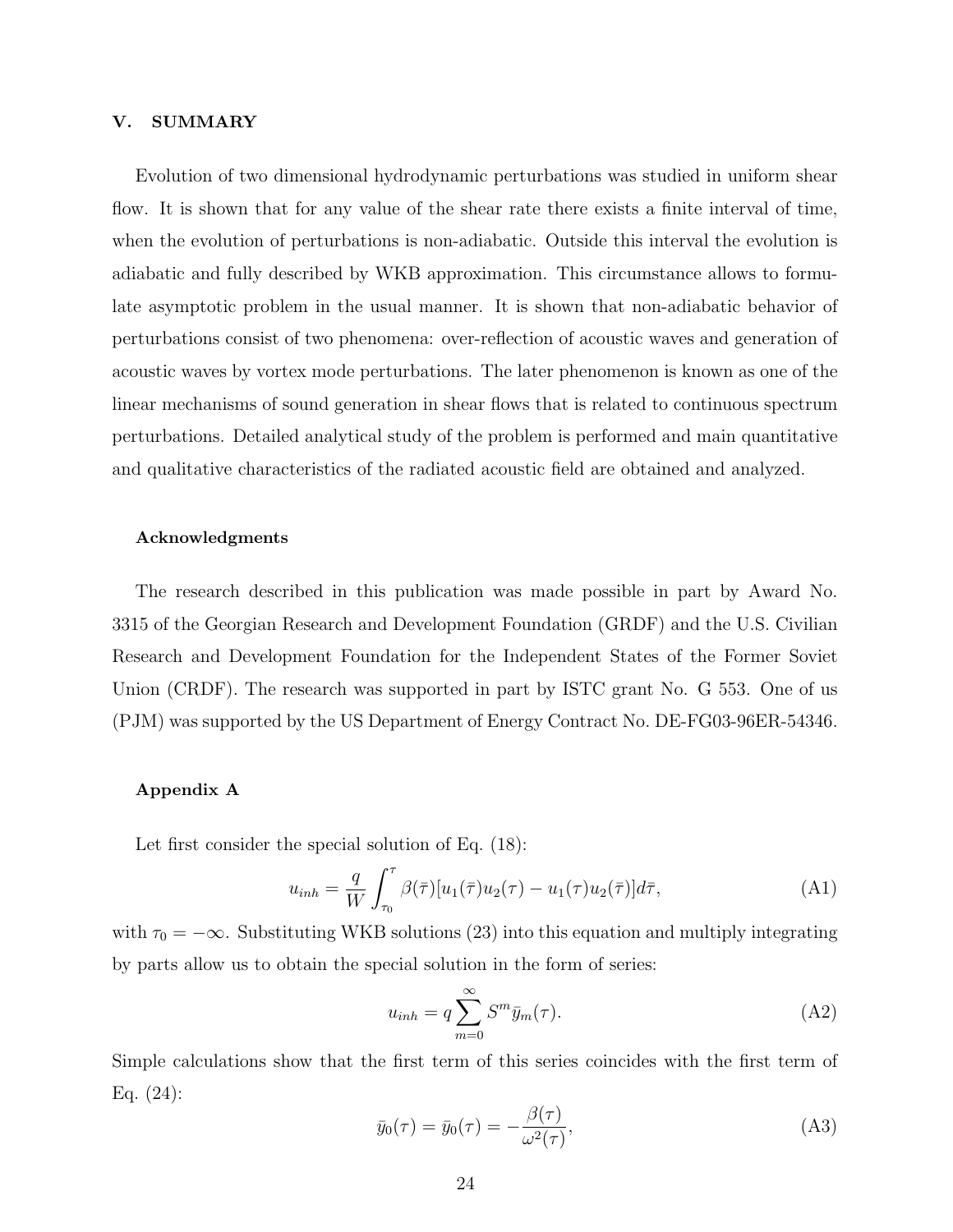whereas for  $m > 1$ :

$$
\bar{y}_m(\tau) \neq y_m(\tau). \tag{A4}
$$

The reason of this circumstance is clear: WKB solutions are approximate solutions of Eq. (18) and their accuracy  $O(S)$  allows to obtain correct expression only for the first term of the special solution (24), i.e., leading term of  $u_{inh}$  in the limit  $S \to 0$ .

The same technique allows to show that the special solution of Eq. (18) that do not contain oscillating terms corresponds to the choice  $\tau_0 = -\infty$ . Indeed, repeating the same steps as for the derivation of Eq. (A2) one can readily check that for any finite  $\tau_0$  the leading term of the special solution in the limit  $S \to 0$  contains rapidly oscillating terms that are proportional to WKB solutions (23).

#### Appendix B

It is obvious that in case  $S \ll 1$  acoustic waves are generated in some vicinity of the point  $z \equiv -\beta(\tau) = 0$ . Let us turn back to Eq. (72):

$$
G = \frac{1}{2S} \sum_{m=0}^{\infty} S^m \int_{-\infty}^{\infty} \frac{z(\xi)}{f^{3/4}(\xi)} B_m(\xi) e^{i\xi/S} d\xi.
$$
 (B1)

Consider mth term of the sum:

$$
G_m = \frac{S^{m-1}}{2} \int_{-\infty}^{\infty} \frac{z(\xi)}{f^{3/4}(\xi)} B_m(\xi) e^{i\xi/S} d\xi.
$$
 (B2)

Introducing a new variable [38]:

$$
F = \frac{1}{S} \int_{i}^{z} f^{1/2}(\zeta) d\zeta \equiv \frac{1}{S} \left( \xi - \frac{i\delta}{2} \right)
$$
(B3)

and taking into account Eqs. (69), (70) and (73), one can readily obtain:

$$
G_m \sim e^{-\delta/2S} b_m \int_{-\infty - i\delta/2S}^{\infty - i\delta/2S} \frac{m!}{F^{m+1/2}} e^{iF} dF.
$$
 (B4)

Using Stirling's formula and introducing polar coordinates in the complex F-plane:

$$
F = -i|F|e^{i\theta},\tag{B5}
$$

and noting that in the vicinity of  $\xi = 0$ :

$$
dF \sim |F|d\theta,\tag{B6}
$$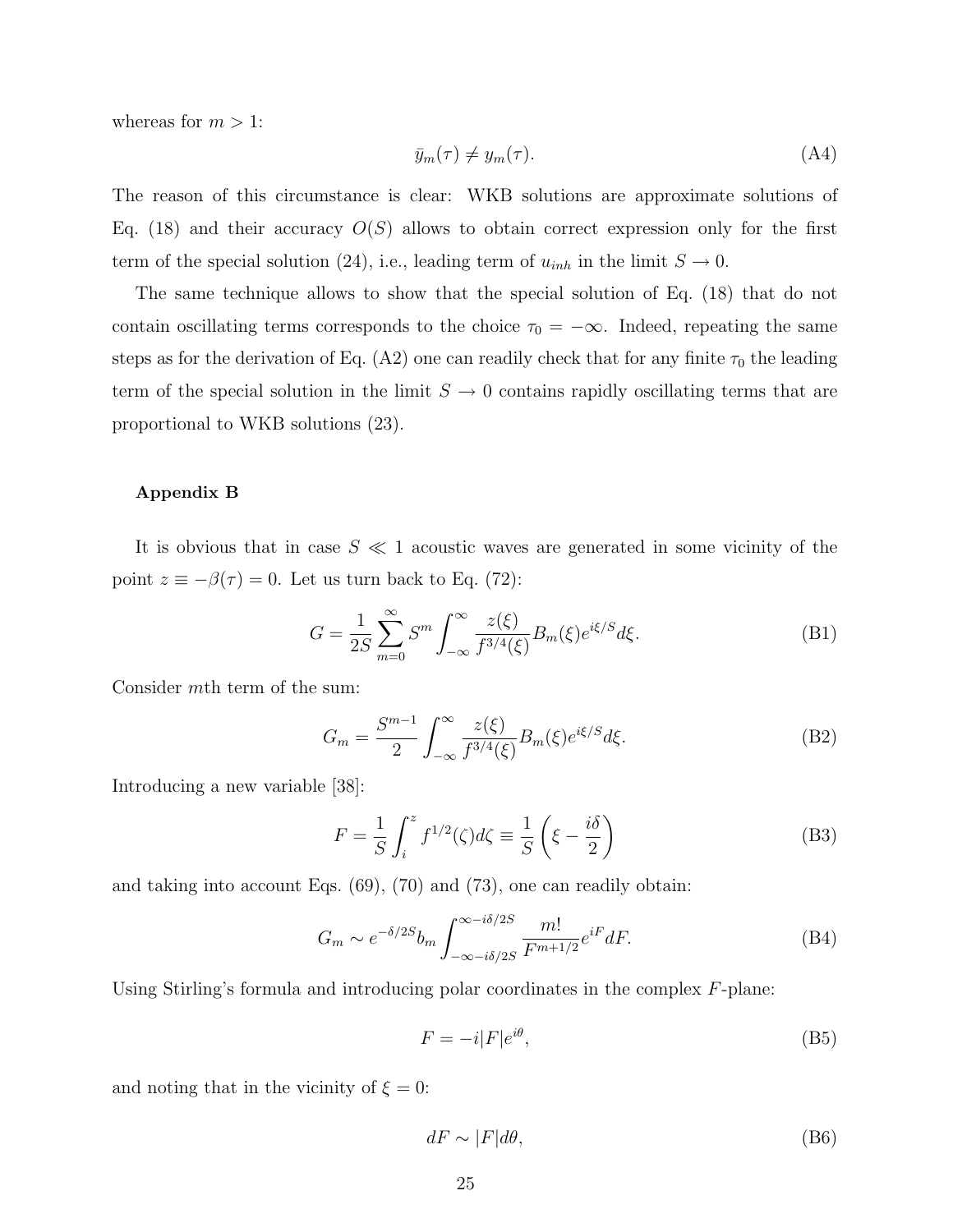then Eq. (B4) can be rewritten as:

$$
G_m \sim e^{-\delta/2S} b_m \int d\theta \left(\frac{m}{|F|}\right)^{m+\frac{1}{2}} \times \exp[|F| \cos\theta - m - i(|F| \sin\theta - m - 1/2)].
$$
 (B7)

If  $m$  is close to  $F$ :

$$
|m - |F|| \ll |F|^{1/2},\tag{B8}
$$

Eq. (B7) simplifies and reduces to:

$$
G_m \sim e^{-\delta/2S} b_m \int \exp(-F\theta^2/2)d\theta.
$$
 (B9)

From this equation it follows that  $G_m$  is generated in  $\Delta \theta \sim S^{1/2}$  vicinity of the point  $\theta_0 = 0$ .

In fact the same result remains valid for arbitrary  $m$ . Indeed, one can readily check that any component of the series in Eq.  $(B1)$  can be reduced to the form  $(B4)$  with m satisfying condition (B8) by multiple integration by parts.

Taking into account that:

$$
\Delta\theta \sim \Delta z \sim \Delta \tau_g S,\tag{B10}
$$

we obtain:

$$
\Delta \tau_g \sim S^{-1/2}.\tag{B11}
$$

- [1] M. J. Lighthill, Proc. R. Soc. London Ser. A 211, 564 (1952); 222, 1 (1954).
- [2] P. A. Lush, J. Fluid Mech. 46, 477 (1971).
- [3] O. M. Phillips, J. Fluid Mech. 59, 451 (1960).
- [4] J. M. Lilley, J. Acoust. Soc. Am. 99, 2567 (1996).
- [5] M. S. Howe, J. Fluid Mech. 71, 625 (1975).
- [6] M. E. Goldstein, Ann. Rev. Fluid Mech. 16, 263 (1984).
- [7] M. E. Goldstein, Acoustics **1,** 1 (2002).
- [8] C. K. W. Tam and L. Auriault, AIAA J. 37, 145 (1999).
- [9] D. G. Crighton and P. Huerre, J. Fluid Mech. 220, 355 (1990).
- [10] A. Michalke and H. V. Fuchs, J. Fluid Mech. 70, 179 (1975).
- [11] G. D. Chagelishvili, A. G. Tevzadze, G. Bodo, and S. S. Moiseev, Phys. Rev. Lett. 79, 3178 (1997).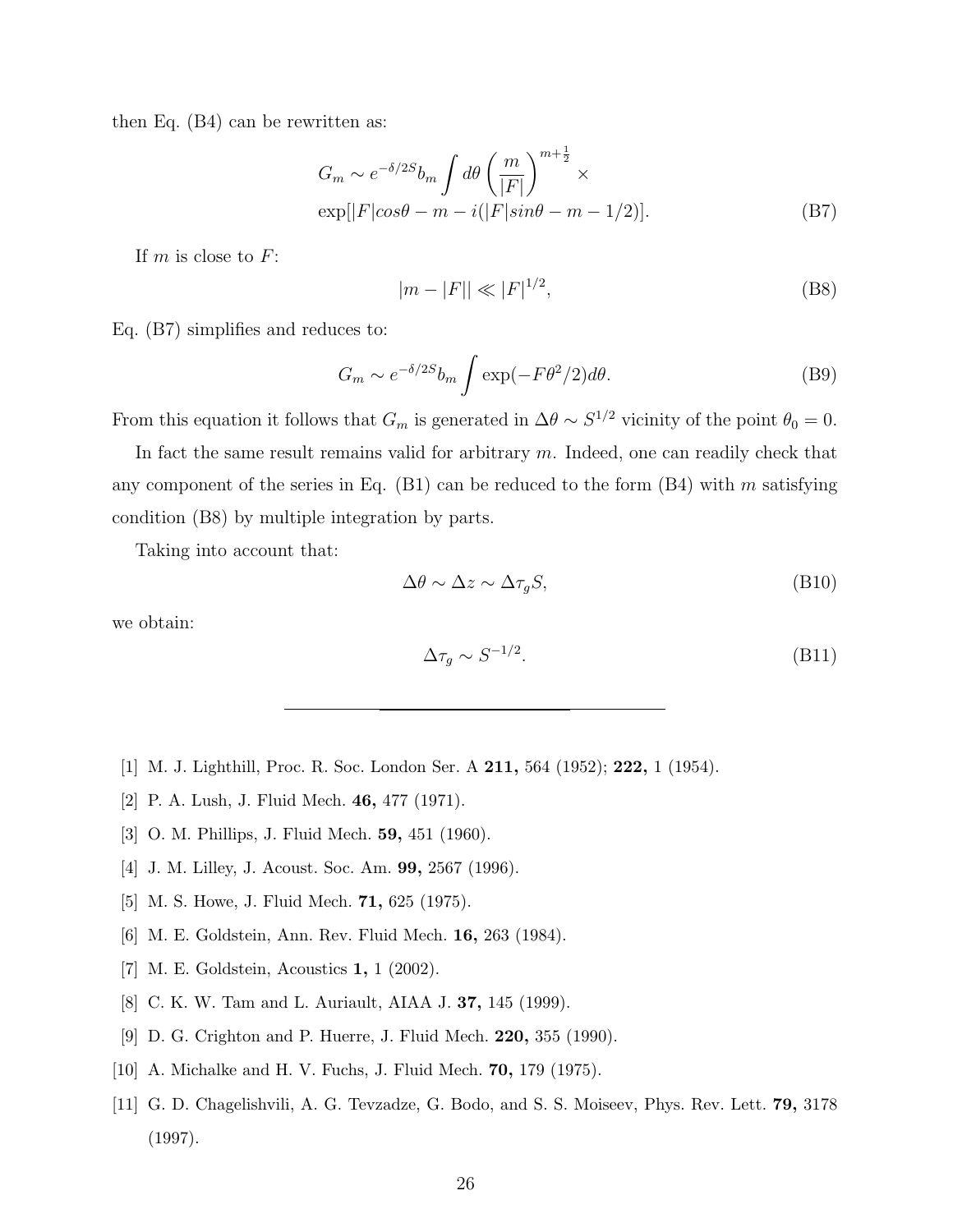- [12] A.D. Rogava, S. Poedts, and S.M. Mahajan, J. Comput. Acoust. 9, 869 (2001).
- [13] J. Laufer and T. C. Yen, J. Fluid Mech. 134, 1 (1983).
- [14] G. D. Chagelishvili, A. G. Tevzadze, J. P. Zahn, R. G. Chanishvili and J. G. Lominadze, Astron. Astrophys. 407, 779 (2003).
- [15] K. M. Case, Phys. Fluids **3**, 143 (1960).
- [16] A. Eliassen, E. Høiland and E. Riis. Institute for Weather and Climate Res. Oslo, Sweden Pub. No. 1 (1953).
- [17] N. J. Balmforth and P. J. Morrison, in Large-Scale Atmosphere-Ocean Dynamics II, edited by J. Norbury and I. Roulstone, (Cambridge, Cambridge, 2002) pp. 117–142.
- [18] F. Riesz and B. Sz-Nagy, Functional Analysis, (Frederick Ungar Publishing, New York, 1955).
- [19] N. G. Van Kampen, Physica 21, 949 (1955).
- [20] P. Goldreich and D. Lynden-Bell, Mon. Not. R. Astron. Soc. 130, 125 (1965).
- [21] O. Rydbeck, Philos. Mag. 34, 342 (1941); V. L. Ginzburg, The Propagation of Electromagnetic Waves in Plasmas, (Pergamon Press, 1970).
- [22] E. C. J. Stuekelberg, Helv. Phys. Acta. 5, 369 (1932); C. Zener, Proc. R. Soc. London Ser. A 137, 696 (1932); L. D. Landau, Phys. Z. Sowjetunion 2, 46 (1932).
- [23] D. G. Swanson, Theory of Mode Conversion and Tunneling in Inhomogeneous Plasmas (John Wiley and Sons, New York, 1998).
- [24] G. Gogoberidze, G. D. Chagelishvili, R. Z. Sagdeev and J. G. Lominadze, Phys. Plasmas (to be published).
- [25] M. E. Goldstein, Aeroacoustics, (McGraw Hill, New York, 1976).
- [26] G. Bodo, G. Chagelishvili, G. Murante, P. Rossi, A. Tevzadze and A. Ferrari, Astron. Astrophys. (submitted).
- [27] W. O. Criminale and P. G. Drazin, Stud. Appl. Math. 83, 123 (1990).
- [28] P. J. Morrison, in Sound-flow interactions, edited by Y. Auregan, A. Maurel, V. Pagneux and J. F. Pinton, (Springer-Verlag, Berlin, 2001), p. 238.
- [29] G. D. Chagelishvili, A. D. Rogava, and I. N. Segal, Phys. Rev. E 50, 4283 (1994).
- [30] F. W. J. Olver, Asymptotics and Special Functions, (Academic Press, New-York, 1974).
- [31] M. V. Fedoriuk, Asymptotic methods for ordinary differential equations, (Nauka, Moskow, 1983).
- [32] A. L. Fabrikant and Y. A. Stepanyants, Propagation of Waves in Shear Flows, (World Scien-